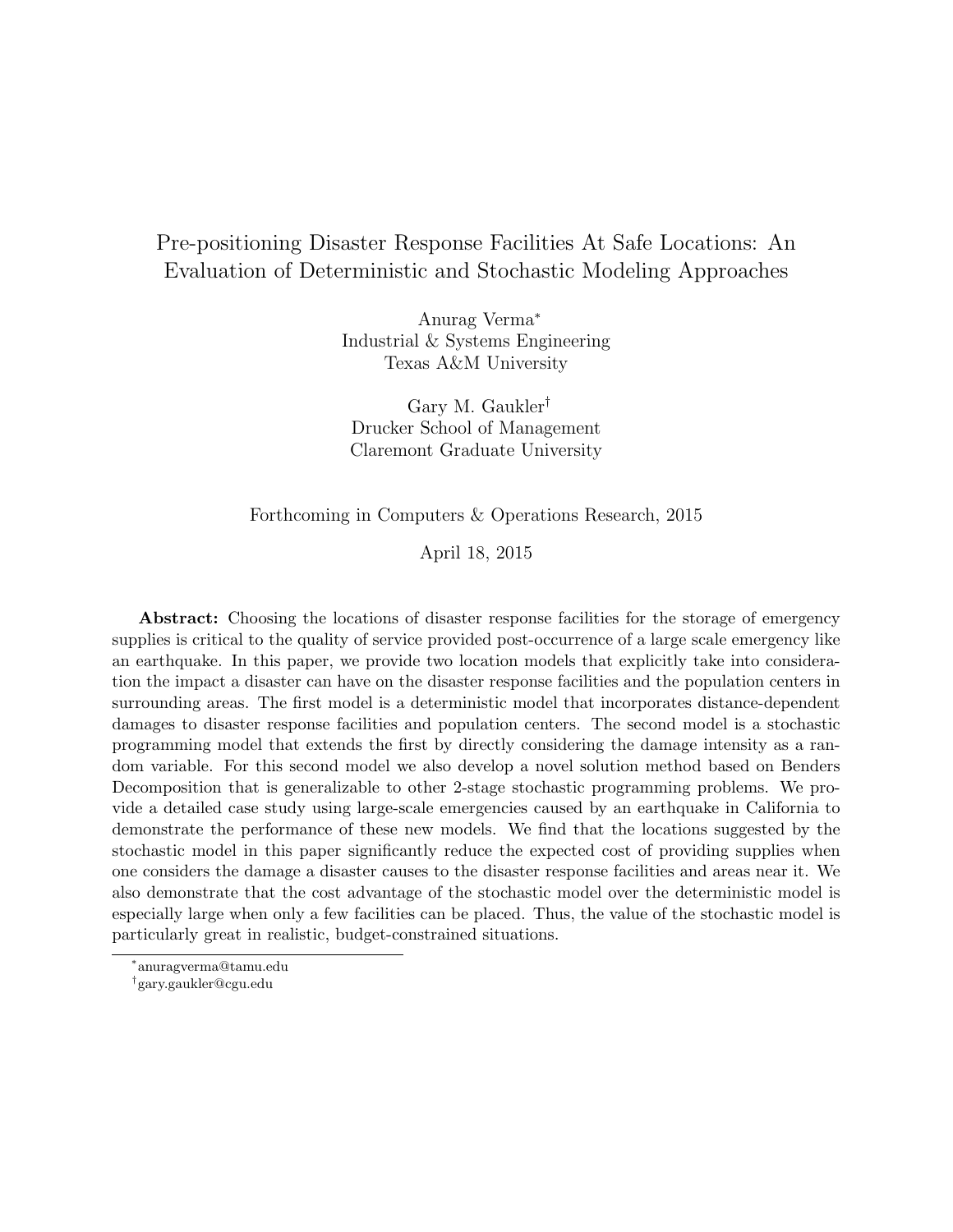# 1 Introduction

To provide responsive and timely service in the event of natural disasters and terrorist attacks, government agencies are developing large disaster response facilities to pre-position emergency supplies (Balcik and Beamon, 2008). For example, in the United States, significant research interest has been generated in the location planning of these facilities after the Centers for Disease Control and Prevention (CDC) were entrusted with the task of establishing the Strategic National Stockpile (SNS). According to the CDC web site (www.bt.cdc.gov):

Strategic National Stockpile (SNS) has large quantities of medicine and medical supplies to protect the American public if there is a public health emergency (terrorist attack, flu outbreak, earthquake) severe enough to cause local supplies to run out. Once Federal and local authorities agree that the SNS is needed, medicines will be delivered to any state in the U.S. within 12 hours.

This paper focuses on the optimal placement of disaster response facilities like the SNS that will be used to pre-position emergency supplies. Emergency supplies can include food, medicine, potable water, but also medical equipment, generators, tents etc. In deciding on suitable locations for pre-positioning warehouses, decision makers need to consider disasters that may affect large geographical areas, with the potential to devastate entire cities. Earthquakes are a typical example, but other large-scale disasters where damage to surrounding areas originates from an epicenter are also applicable. This disaster class may include floods, large scale fires, and even non-natural events such as terrorist bomb attacks on certain target structures.

Many models for locating facilities for pre-positioning emergency supplies have assumed that facilities are robust and will be functioning even in the wake of a natural disaster (Balcik and Beamon, 2008; Duran et al., 2011). There exist models that consider facilities that might not be always available at their full capacity, for example (Jia et al., 2007; Paul and Batta, 2008; Beraldi et al., 2004). These models assume that a disaster reduces the capacity of a facility by a certain deterministic fraction. Other models that incorporate damage to facilities, such as Rawls and Turnquist (2010); Noyan (2012); Bozorgi-Amiri et al. (2013), use stochastic formulations, but are scenario-based and model damage exogenously to the model. In contrast to this, both models we develop in this paper explicitly adress the uncertainty in the magnitude of damages caused by a large-scale emergency event through the introduction of a distance-damage function.

We compare the performance of these two models in an exemplary case study, using earthquakes in California as the disaster of interest. Our case study reveals that stochastic treatment of damages can have significant impact on the quality of the pre-positioning decision. Our study also shows that the cost advantage of the stochastic model over the deterministic model is especially large when (1) only a few facilities can be placed, and when (2) the uncertainty over the potential damage inflicted by the disaster is high. Thus, the value of the stochastic model is particularly great in realistic, budget-constrained situations, and when the disaster outcome is hard to predict.

To motivate why making location decisions for large-scale emergencies where facilities may fail is different from making location decisions for general facilities, we consider a simple stylized example: suppose there are two cities A and B where population is concentrated, and four potential facility sites - one at A, one at B, and two between A and B as shown in the Figure 1. We will refer to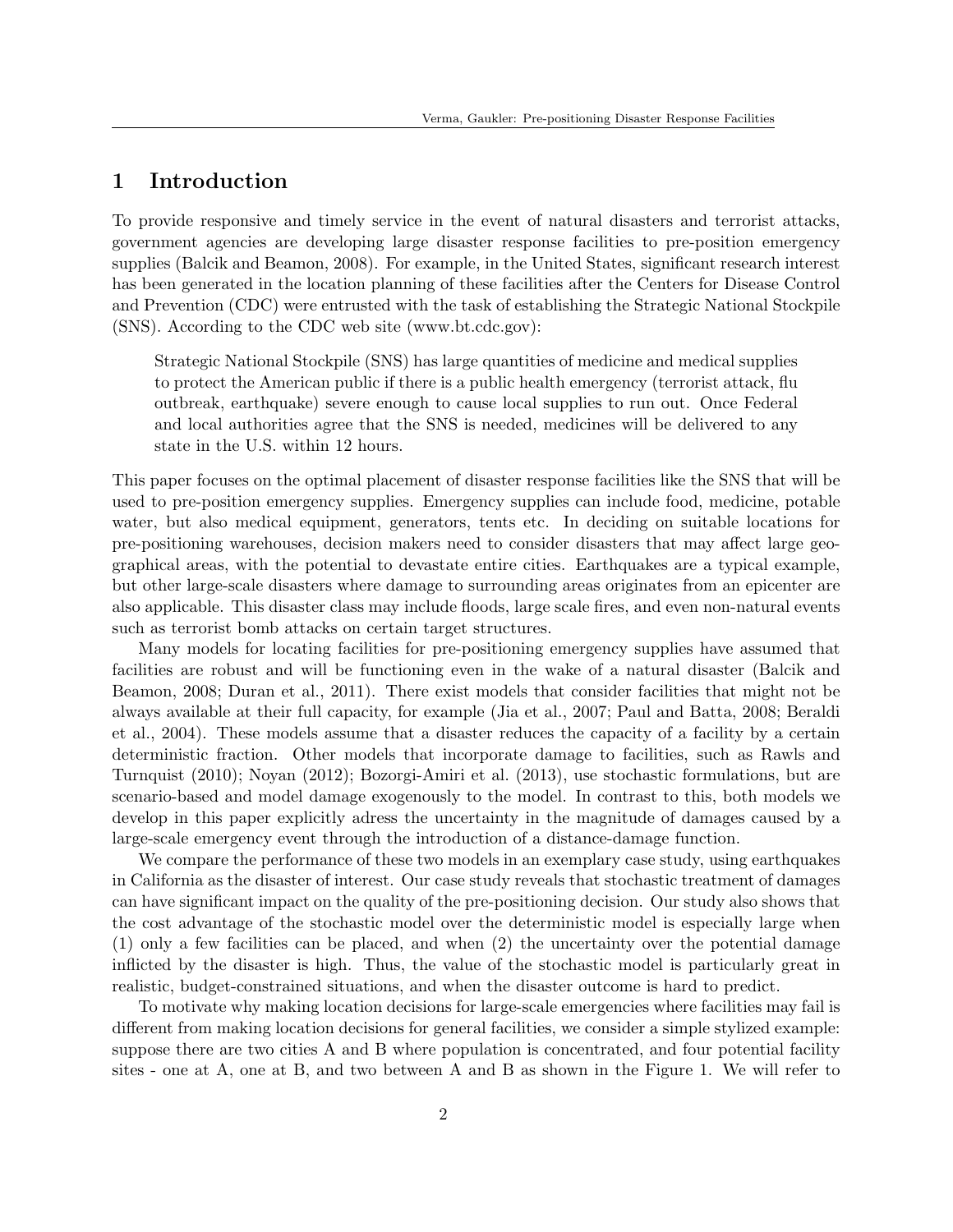

Figure 1: Illustration to show the shortcomings of naive location models for large-scale emergency cases.

the two cities as the demand points. The distances are as marked on the figure, and the chance of a disaster occurring at any of the two cities is the same. For the purpose of exposition, we assume that A and B are high risk areas where disasters might occur, and that the possibility of a disaster occurring at other locations is small enough to be ignored.

Suppose we want to construct two disaster response facilities. Location models such as the traditional k-median model or models developed by Paul and Batta (2008); Beraldi et al. (2004) assume that a reduction in capacity of facilities is unrelated to where the disaster occurs, and would therefore prescribe locating the facilities at sites 1 and 4. However, if a devastating earthquake occurs at city A, most likely facility 1 will be damaged because of its proximity to the disaster and may not be able to satisfy all demands. Aid would have to come from facility 4 which is far away. Similarly, if an earthquake occurs near city B, facility 4 would not be functioning, and aid would have to come all the way from facility 1. This intuitively poor placement decision occurs because these traditional location models assume that facility availability is independent of disaster location, whereas in actuality this is not true.

If one were to condition the functioning of the disaster response facilities on the actual disaster, better solutions might be found. Indeed, the model we present in this paper suggests locating the facilities at sites 2 and 3. When a disaster happens at A, 2 and 3 being relatively far away from the disaster site will still be functioning at a slightly reduced capacity and can combine to send aid. When a disaster happens at B, the same holds true. Locating facilities at sites 2 and 3 saves transportation cost and also reduces response times.

In addition, our paper also addresses other important issues such as the stochastic nature of the damage due to the disaster and the effect of a disaster on multiple cities. We address these issues by explicitly modeling the damage a disaster causes to the cities and facilities in its vicinity as a random variable that is correlated to the location of the disaster via a distance-damage function. Moreover, we provide insight into the impact of the variability of damage intensity on the solution quality through a sensitivity analysis on the coefficient of variation of the random variable describing the damage of the disaster. We also demonstrate the impact that the density of the disaster response facilty network has on the respective solution qualities of the models.

Our modeling approach is based on the intuition that locating a disaster response facility very close to a high risk city or population region may not be optimal as the facility itself might be damaged when needed. This distance-dependence is a reasonable assumption because typically the damage from natural and man-made disasters are highest closest to the primary impact of a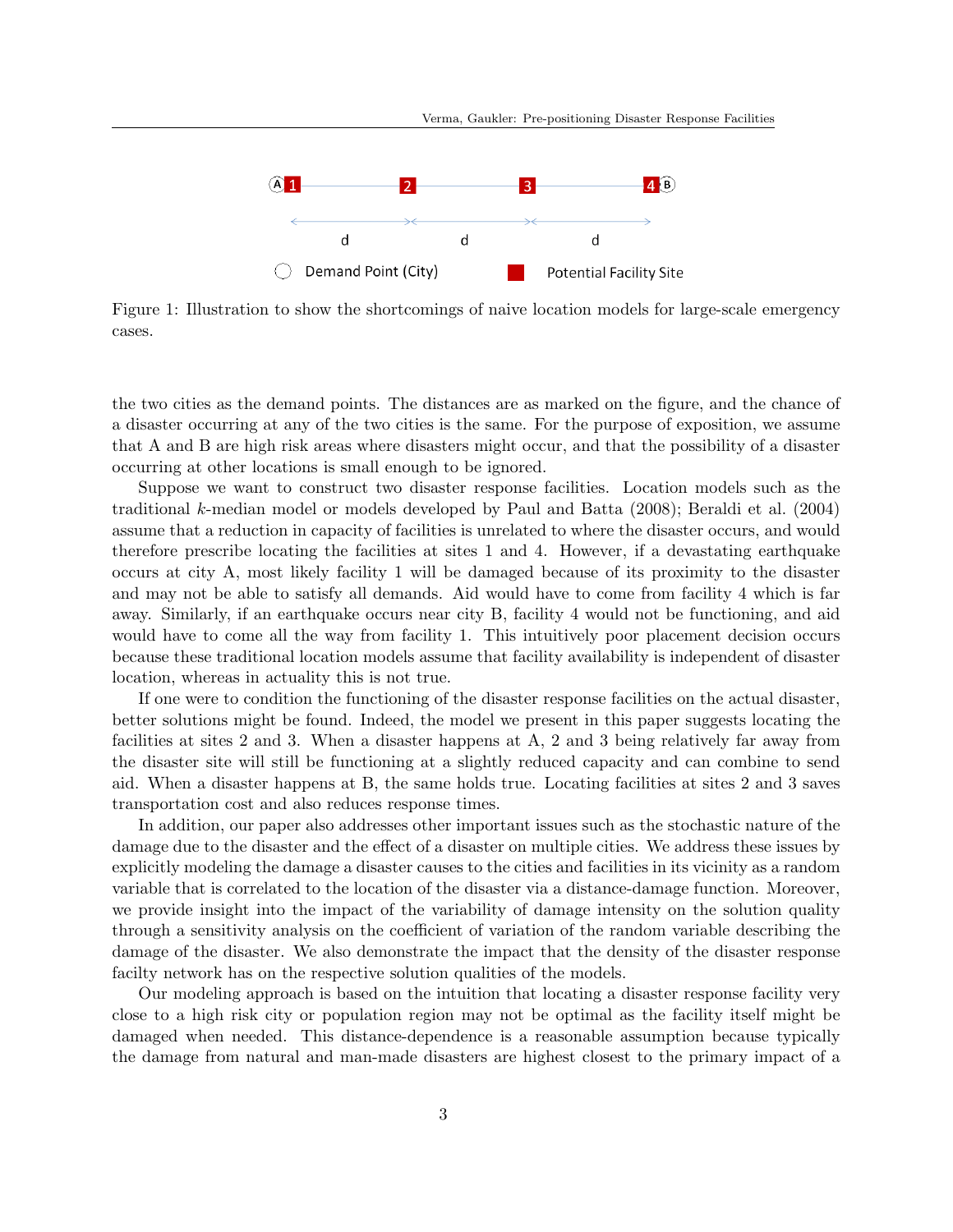disaster such as the epicenter of an earthquake or the track of a hurricane (Schultz et al., 2007).

In this paper, we formulate the distance-dependent large scale emergency pre-positioning model, and we also provide a novel solution algorithm for the stochastic model. This solution algorithm is based on a modification of Benders decomposition, using a greedy heuristic to solve the master problem. To the best of our knowledge, this modification is novel in the literature. Our solution algorithm is formulated for solving the pre-positioning model developed in this paper, but its basic idea should be applicable to a larger class of stochastic location problems. We provide a case study on earthquakes in the state of California to show the performance of our model and to demonstrate the necessity of incorporating the modeling improvements for locating disaster response facilities.

The remainder of this paper is organized as follows. In Section 2, we present an overview of the existing literature. Section 3 provides a new formulation of the pre-positioning problem that considers the effect of a disaster on the facilities and population centers close by, while Section 4 provides effective solution algorithms for solving the model. Section 5 provides a case study of the new models, and Section 6 concludes this paper with a discussion of the contribution of this paper, as well as future research directions.

## 2 Literature Survey

When examining the literature on facility location under uncertainty, two broad categories of problems stand out: (1) problems where the facilities are more or less constantly in use, like warehouses or fire stations, and (2) problems where facilities come into use after some rare event, such as emergency supply warehouses being used after an earthquake.

In that first category, it is reasonable to have models in which the functioning of a facility is independent of externalities like demand. However, the same does not hold true for the second category. Here the functioning of a facility is coupled with the rare event that causes a demand. In the context of this paper, we define "emergency" as a rare, high-consequence, large-scale event, as opposed to "routine" emergencies such as ambulance or police calls.

The literature on facility location under uncertainty is fairly advanced for the first category of problems that were discussed in the preceding paragraph, as can be seen from (Berman et al., 2003, 2007; Snyder and Daskin, 2005). Berman et al. (2003) discuss the location of facilities whose reliability is dependent on the distance between the facility and the demand point. However, their model was developed for a constant demand class of problems. The chance of providing uninterrupted service goes down as the distance increases. They take into account the uncertainty in roads and transportation links being available and functioning, but they do not take into account the functioning of the facility itself. This is a realistic assumption since these models were designed for a firm providing constant service. However, this assumption makes these models less suitable for emergency facility location. The difference to the emergency facility location problem also becomes evident in their assumption that the probability of a facility not being able to provide service is zero at distance zero, and is a monotonically increasing function of distance. This is in complete disagreement with an emergency scenario, where at distance zero, the facility tends to be severely damaged and will not serve.

Berman et al. (2007) describe a p-median model using a different definition to consider uncer-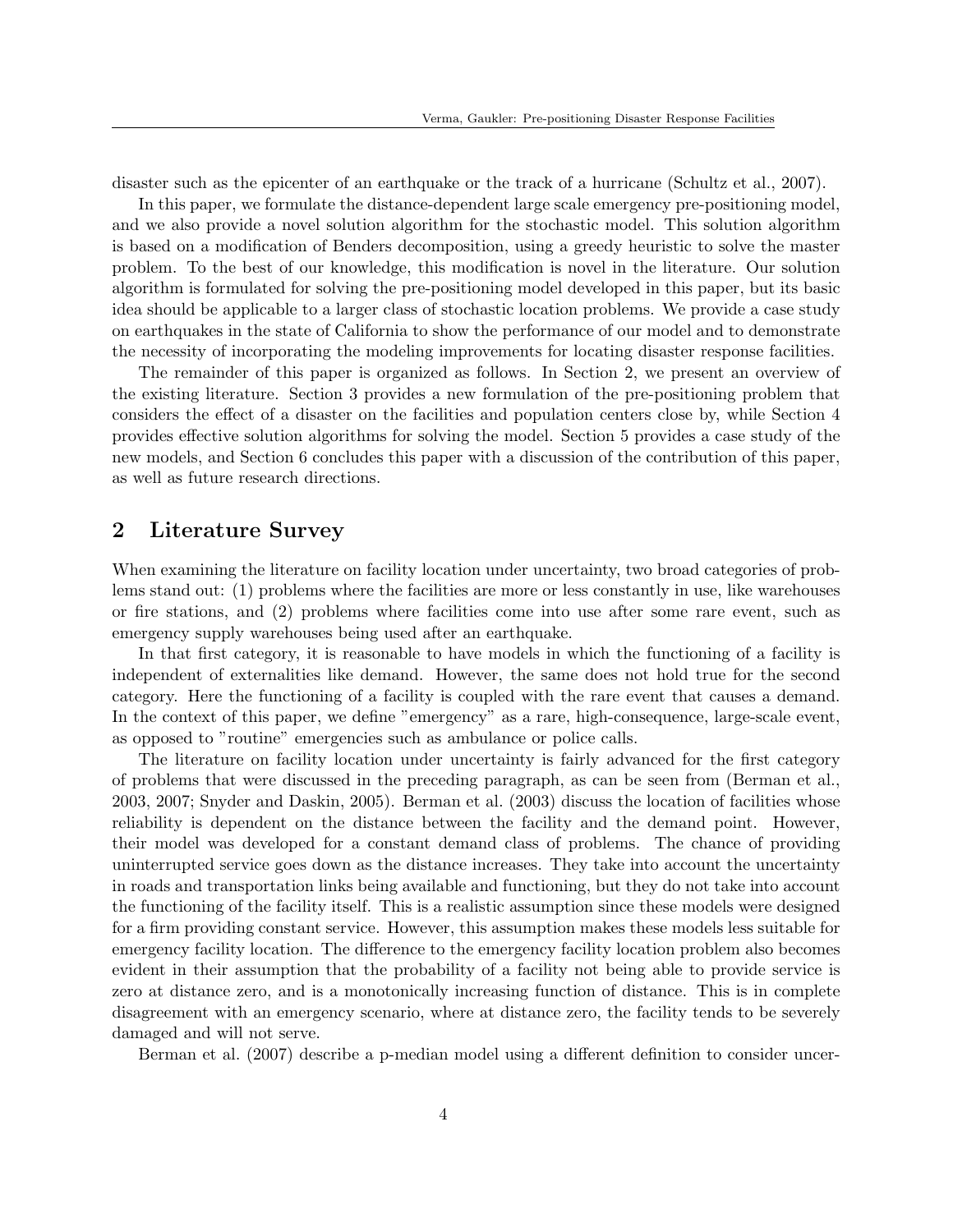tainty in the working of facilities. They define  $r_j$  to be the probability that the facility is working at any point of time. Using this setup, they show that co-location of facilities (locating facilities next to each other, or over each other) is a phenomenon observed in such cases. As the failure probability grows, facilities become more and more centralized. Snyder and Daskin (2005) define the reliability k-median problem to incorporate uncertainty into classical facility location models. These models have been discussed keeping a supply chain in mind, and do not apply directly to an emergency facility location problem.

The second category of models (facilities coming into use after a rare event) includes what are typically termed the emergency and disaster logistics applications. The literature on emergency and disaster logistics has experienced extensive growth in recent years. Caunhye et al. (2012) provide a thorough overview of the state of the literature on optimization models in emergency logistics. They identify a total of 64 papers dealing with operations research models for disaster logistics. Caunhye et al. (2012) divide the body of literature into Facility location based models, and Relief distribution and casualty transportation models. As examples of this category of casualty transportation models, Ben-Tal et al. (2011) use robust optimization to develop emergency response and evacuation transportation plans. Barbarosoglu and Arda (2004) provide a stochastic programming model to plan the transportation for emergency supplies in the event of an earthquake. The model is descriptive with scenarios based on the location and impact of the earthquake. However, this is not a facility location model, but a multi commodity flow model, and the authors are concerned with routing the supplies given the positions of the facilities.

Among Facility location based models, Caunhye et al. (2012) identify papers that focus on location-evacuation problems (where the issue is to determine shelter locations and optimize traffic flow plans), and papers that focus on facility location with relief distribution and stock prepositioning (where the issue is to determine good locations for storing supplies and other assets in anticipation of a disaster). Our paper falls into that latter category. In the following, we will only discuss the portion of that literature that is closest to our work in the facility location and stock pre-positioning category. We refer the reader to Caunhye et al. (2012) for detailed discussion of extant emergency logistics models in other categories.

Jia et al. (2007) use k-median and k-center models to solve the emergency facility location problem. They account for reduction in service capability through a parameter  $p_j$  in their model, which is defined as the fraction of full capacity a facility  $j$  is working at in the event of a disaster. Disasters are categorized into disaster scenarios that need to be set up prior to solving the location problem. This external-to-the-model setup of scenarios can quickly become burdensome for large problems. Our model, in contrast, internalizes the scenario creation by directly modeling the damages to a population point or a facility as a function of the proximity to a disaster epicenter. Paul and Batta (2008) present a model for hospital location that is similar to Jia et al. (2007). They also use a factor  $f_k$  to denote the fractional capacity of a hospital located at site k in the wake of a disaster. However,  $f_k$  is taken to be independent of the disaster here.

Murali et al. (2009) extend the model from Jia et al. (2007) by making the coverage a facility can provide dependent on the distance from the demand point. They argue that the farther a facility is from the demand point, the lesser the chances of providing proper coverage due to damage to the transportation infrastructure.

Duran et al. (2011) present a model to place warehouses to minimize the average of weighted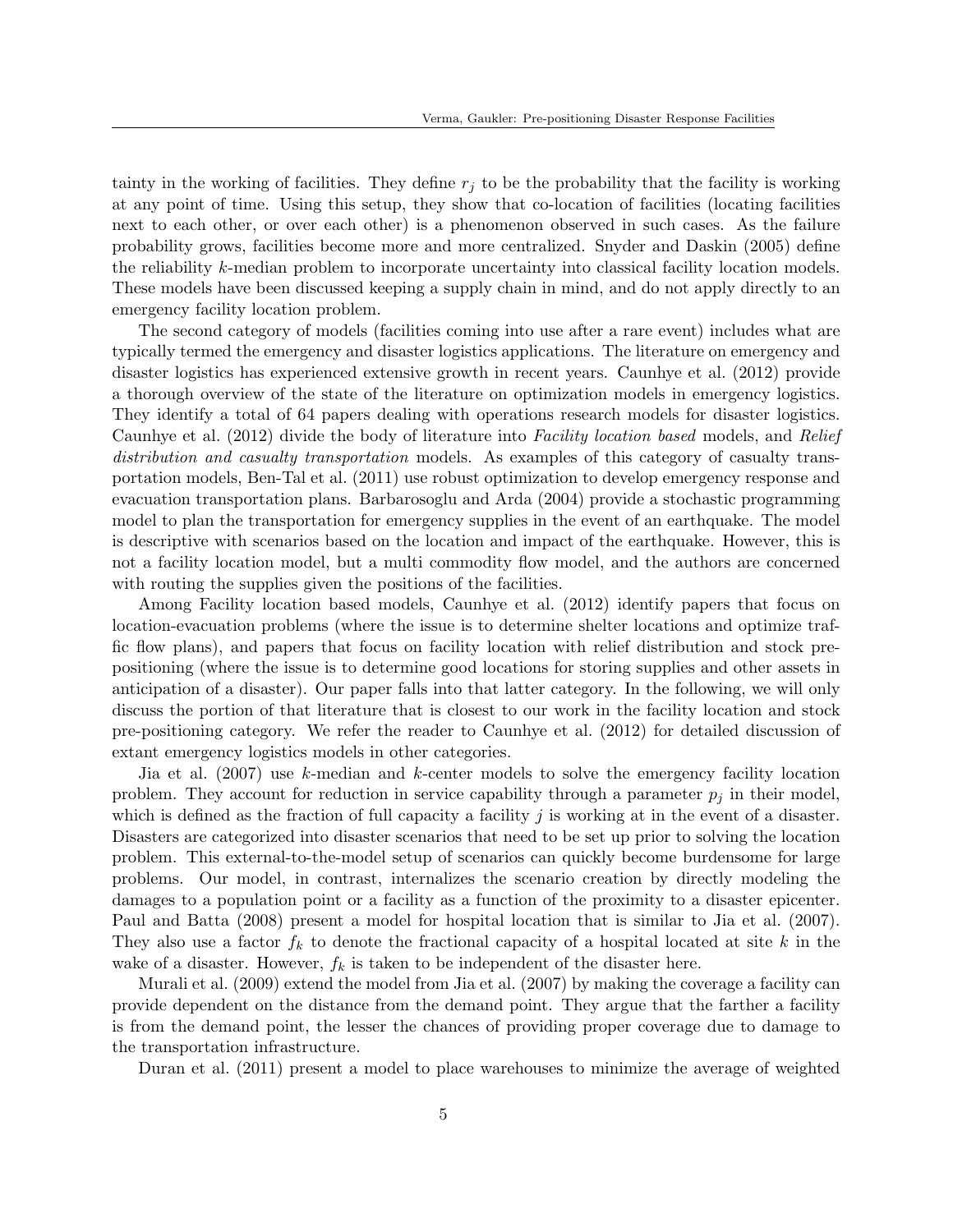response times for different demand scenarios that might occur in a disaster. Balcik and Beamon (2008) provide a deterministic covering model for determining the locations and capacities of facilities for pre-positioning supplies. Both papers, however, assume that the facilities will keep functioning at their full capacity. Mete and Zabinsky (2010) provide a stochastic model for determining quantities of backup supplies hospitals should store on-site and in warehouses to counter emergencies, but their model does not consider damage to facilities and is not suited for large scale disasters.

Doyen et al. (2012) study a humanitarian relief logistics problem that places both pre- and post-disaster facilities. Pre-disaster facilities are used for pre-positioning relief items, whereas postdisaster facilities are regional and local rescue centers. However, even though Doyen et al. (2012) consider various disaster intensity scenarios, they do not consider the effect of the disaster on the pre-positioned relief items themselves.

Gormez et al. (2011) consider a case study of locating disaster response facilities in the city of Istanbul. The disaster scenario is an earthquake, and facilities are positioned to pre-position relief items as well as carry out post-disaster recovery operations. In contrast to our work, the impact of the earthquake on relief item availability is not considered in their model.

Salmeron and Apte (2010) provide a two-stage stochastic optimization model for pre-disaster budgeting for and positioning of resources. Resources here are warehouses, health care facilities and assets such as transportation vehicles. The first stage determines locations and capacities for these resources, and the second stage covers the operational nature of post-disaster use of assets and means of transportation. Potential disruption to pre-positioned supplies by the disaster is not considered.

Rawls and Turnquist (2010) study a stochastic supply pre-positioning problem where damage to supplies is considered on a scenario basis, similar to Jia et al. (2007). The main difference in model formulation to ours is that supply damage is defined exogenously (through defining what the damage will be at every location, for every disaster scenario), whereas in our model damage to supplies is calculated endogenously through the distance-damage function. Rawls and Turnquist (2011) extend this basic model to include service quality constraints. A constraint on the minimum probability of meeting all relief demand as well as a constraint on the average shipment distance are added. Rawls and Turnquist (2012) extends Rawls and Turnquist (2010) by focusing on shortterm time-dependent demands for relief supplies by evacuees at shelter locations. Noyan (2012) extends the Rawls and Turnquist (2010) model by introducing a stochastic formulation based on conditional value-at-risk (in contrast, our stochastic model is expectation-based and risk-neutral). Noyans formulation is also based on Rawls and Turnquists exogenous definition of supply damage. Bozorgi-Amiri et al. (2013) also provide a stochastic programming based pre-positioning model for disaster relief. They provide a case study on planning for earthquake scenarios in Iran. They focus on a multi-objective robust optimization approach, and, like Noyan, treat the damage to supplies as exogenously defined through scenario creation, as opposed to endogenously determined.

Klibi et al. (2013) also present a stochastic programming approach to pre-positioning of relief supplies. Their model assumes multiple natural disasters happening over a discrete time horizon. The model uses a multi-period framework covering deployment, sustainment, recovery, and redeployment. Distribution centers and vendors carry inventory of relief items. Availability of distribution centers and vendors may be affected by the disaster itself: during scenario creation, it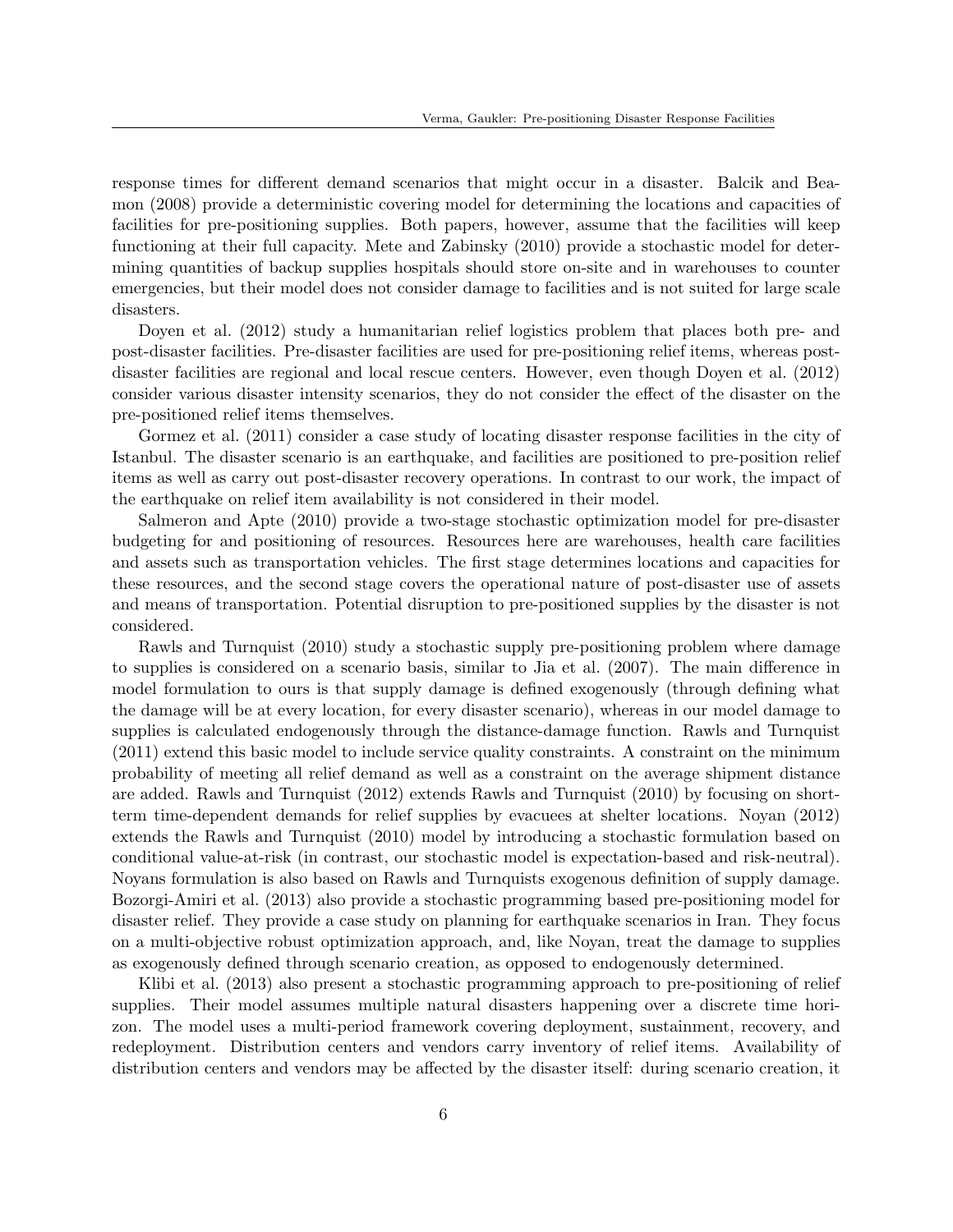is determined which distribution centers and vendors will be able to service demand. Those that are affected by the disaster are taken out of the candidate set. Our model offers a different way of handling supply deterioration and supply availability by allowing for endogenously determined fractional capacities to be available at each center, governed by proximity to the disaster epicenter.

# 3 Mathematical Formulation

In this section we present two models that incorporate and internalize the assumption of distancedependent damages to disaster response facilities and population centers. The first is a deterministic model that is used as a baseline benchmark, representing the performance of deterministic largescale emergency models. The second model is a 2-stage stochastic programming model that directly considers the damage caused by a disaster to facilities and population centers as stochastic. This second model is more realistic, but also presents larger computational challenges while solving for very large instances.

### 3.1 Deterministic Model

The model presented in this section is considerably different from related models in the literature, because it directly couples damages to population centers and response facilities through a distancedamage function. Besides having the advantage that there is no need for setting up scenarios for damages that are external to the model, the formulation also has several other useful properties: First, the model does not assume that a disaster can only occur on population centers. In our formulation, epicenters can be located anywhere. Secondly, the damage to facilities is explicitly dependent on the location of disasters. Lastly, in case of a disaster, demand on the response facilities is not generated from just one population center, but all population centers depending on their distance from the disaster's epicenter. These modeling choices allow us to more realistically consider disasters that are devastating enough to encompass a large area.

Let I be the set of population centers (demand points) in the region under consideration,  $F$ be the set of possible facility locations, and  $E$  be the possible epicenters given by a forecasting mechanism (Rundle et al., 2003). In the model provided below, for simplicity and without loss of generality, the demands  $D_i$  at demand point  $i \in I$  and capacities  $c_f$  of a facility  $f \in F$  are represented in the same units. These units could represent, for example, the number of people whose needs have to be fulfilled if there is one emergency supply packet stored per person to be served. The probability of a disaster occurring at an epicenter  $e \in E$  is denoted by  $w_e$ . The quantity  $\bar{d}_{if}$  denotes the travel distance from facility f to demand i, whereas  $d_{ex}$  denotes the euclidean distance between e and  $x \in I \cup F$ , and is used to estimate the damage at x due to a disaster at e. The parameter  $p_{ex}$  denotes the damage at  $x \in I \cup F$  as a fraction of the total demand/capacity. It should be noted that given  $d_{ex}$ , we assume that we can obtain  $p_{ex}$  by means of a functional relationship  $p_{ex}(d_{ex})$ . k denotes the upper limit on number of facilities to be built.

The binary variable  $x_f$  denotes the decision to open a facility at location  $f \in F$ . The variable  $y_{eif}$  denotes the amount of service provided by facility f to demand point i when a disaster occurs at e. The formulation is given below and is referred to as the distance-damage model.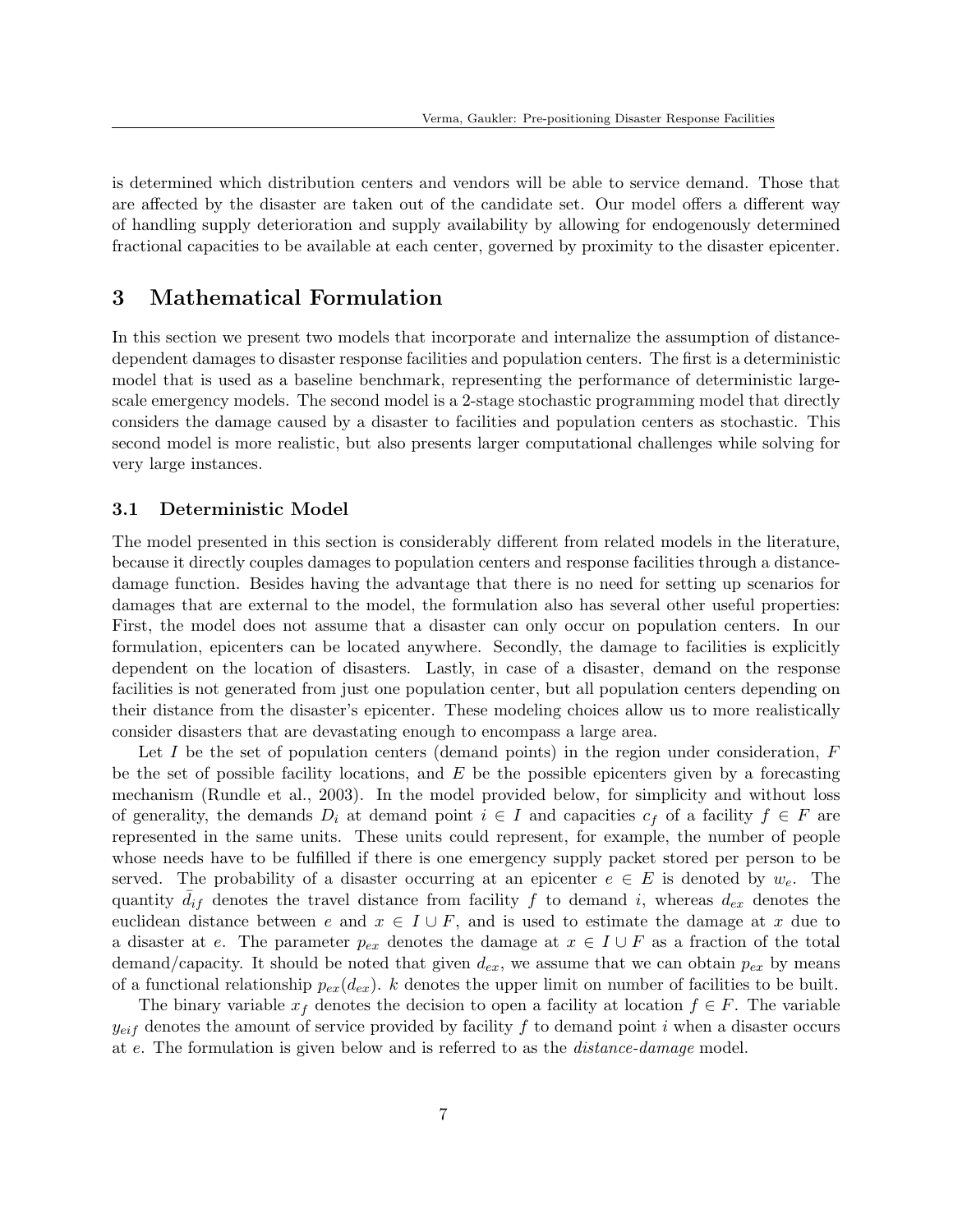$$
\text{Min} \qquad \sum_{e \in E} \sum_{i \in I} \sum_{f \in F} w_e \bar{d}_{if} y_{eif} \tag{3.1}
$$

Subject to

$$
\sum_{f \in F} x_f \le k \tag{3.2}
$$

$$
\sum_{i \in I} y_{eif} \le (1 - p_{ef}) c_f x_f \qquad \forall e \in E, \forall f \in F \qquad (3.3)
$$

$$
\sum_{f \in F} y_{ei} f \ge p_{ei} D_i \qquad \forall e \in E, \forall i \in I \qquad (3.4)
$$

$$
x_f \in \{0, 1\} \qquad \forall f \in F \qquad (3.5)
$$

$$
y_{\text{eif}} \ge 0 \qquad \qquad \forall e \in E, \forall i \in I, \forall f \in F \qquad (3.6)
$$

The objective function (3.1) is the expected transportation cost over all disaster scenarios assuming the costs are linear in the distance that has to be traveled and the amount of supplies to be shipped. This linearity assumption is common in literature. Constraint (3.2) limits the number of facilities built. Constraints (3.3) limit the total supply a facility can provide to all the demand points that need supplies. Constraints (3.4) make sure all the demands under a scenario are satisfied. Constraint sets (3.5) and (3.6) are binary and non-negativity constraints respectively.

To quantify the extent of damage on facilities and population centers alike, we define the notion of expected conditional damage,  $p_{ex} \in [0,1]$ , at a point  $x \in I \cup F$  (population center or facility location) in the event of a disaster at point e (e.g., the epicenter of an earthquake).  $p_{ex} = 0$  means that no damage is expected at point x when a disaster occurs at e and  $p_{ex} = 1$  means that everything is damaged at x. The exact functional relationship  $p_{ex}(d_{ex})$  depends on the circumstances under which the model is being used. For example, in our computational experiments in Section 5, we use a distance-damage function proposed by Howell and Schultz (1975) for earthquakes.

As in the models present in literature, we consider a demand to be generated only when a disaster occurs at one of the possible locations. Hence, a scenario essentially specifies the point where a disaster has occurred and the effects of the disaster on the facilities and population centers nearby through the distance-damage function. Thus, a scenario  $e$  is completely defined by the location of the disaster; the demand at each of the cities under the scenario,  $p_{ei}D_i$ ,  $i \in I$ ; and the impact of the disaster on the disaster response facilities,  $p_{ef}c_f$ ,  $f \in F$ . Note that  $p_{ei}D_i$ ,  $i \in I$  and  $p_{ef} c_f, f \in F$  are directly computed within the model using the distance-damage function.

Intuitively, the modifications discussed in the beginning of this section are expected to result in significant changes in the locations of facilities, compared to a standard k-median location approach. Recognizing the impact of the disaster on the facilities themselves, we would like facilities to be at a safe distance away from the disaster sites that affect large populations. Moreover, the model would place more facilities around areas with large accumulation of population centers that can generate large demands collectively.

Our formulation does not directly consider potential damage to the transportation infrastructure, e.g. damage to roadways between emergency response facilities and population centers. We feel that the safety of the facilities and the supplies stored there is of higher importance for a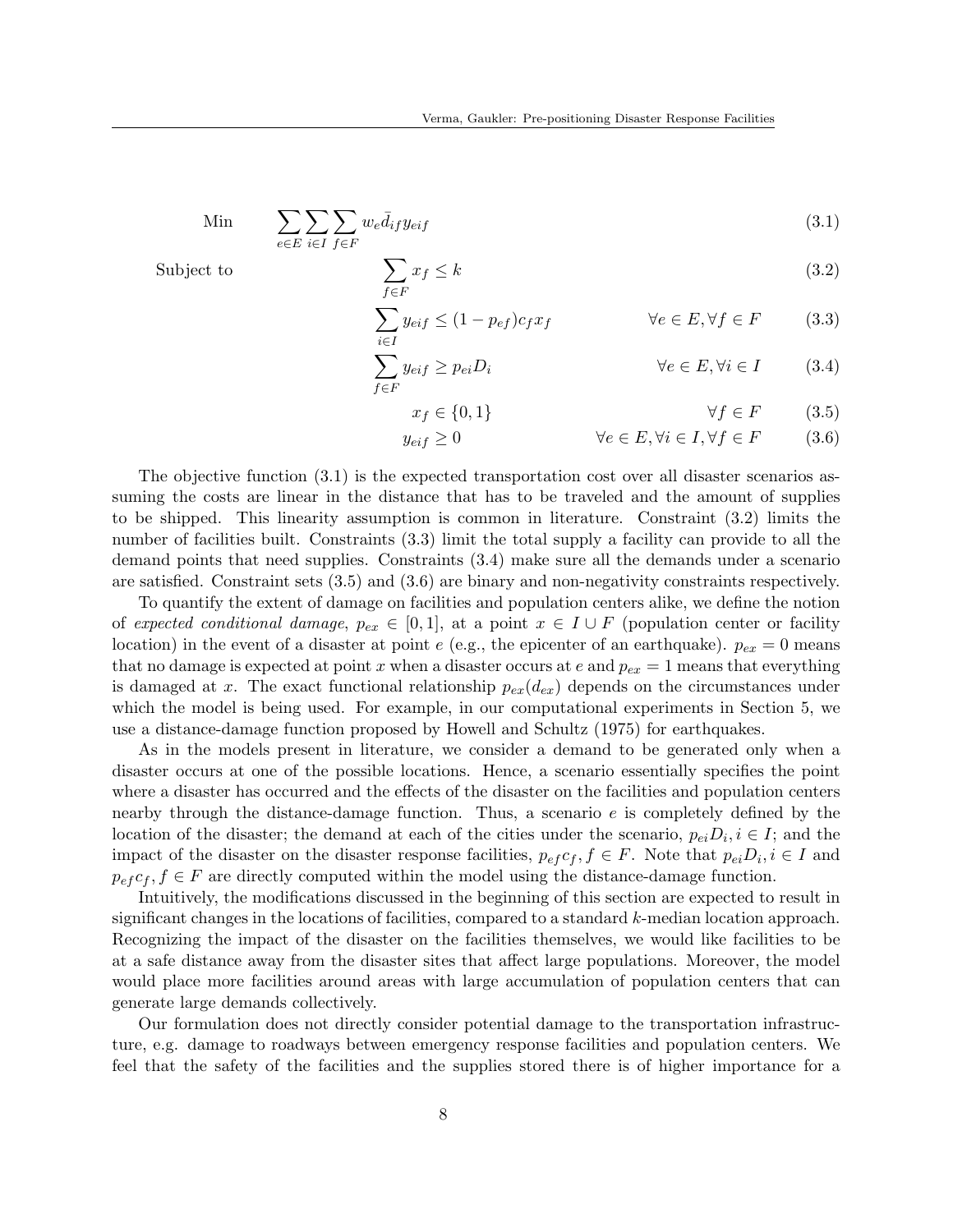location problem than the distribution aspect. Indeed, if the emergency response facilities are substantially damaged (and thus supplies are destroyed), the distribution problem becomes moot. In addition, typically there are multiple transportation modes available for supplies in emergency situations. For example, if roadways are destroyed, following an earthquake, supplies can be transported via air. During hurricane Katrina and the ensuing flooding, the majority of supplies were transported by boat. Thus, if alternate (albeit high-cost) transportation modes are available, we believe that the functioning of facilities and the safety of supplies, rather than the availability of the primary transportation mode, ought to be the main determinant of suitable locations for emergency response facilities.

### 3.2 The Stochastic Distance Dependent Model

To incorporate the stochastic nature of damage caused by a disaster, we now present a two-stage stochastic programming model with binary first stage where the random variable  $\tilde{p}_{ex}$ , which denotes the damage at  $x \in I \cup F$  as a fraction of the total demand/capacity, replaces  $p_{ex}$ . It is assumed that the distribution of  $\tilde{p}_{ex}$  is known or can be obtained. In the case study presented in Section 5, we will represent  $\tilde{p}_{ex}$  using (discretized) uniform and normal distributions of earthquake damage.

In the model presented below, all the variable and parameter definitions remain the same as for the deterministic model  $(3.1)-(3.6)$ . The first stage decision is to choose the locations of a given number  $(k)$  of facilities. Once a disaster occurs, the demands and reduced capability of the facilities are known, and the second stage decisions are the amounts to be routed from the opened facilities to the demand points for each disaster scenario.

$$
\min \qquad \qquad E_{\tilde{p}}[f(x,\tilde{p})] \tag{3.7}
$$

$$
s.t \qquad \sum_{f \in F} x_f \le k, \qquad x \in \{0, 1\}^{|F|} \tag{3.8}
$$

Where for a particular realization p of damage  $\tilde{p}$ , we have

$$
f(x,p) = \sum_{e \in E} \sum_{f \in F} \sum_{i \in I} w_e \bar{d}_{if} y_{ei} \tag{3.9}
$$

s.t. 
$$
\sum_{i \in I} y_{eif} \le (1 - p_{ef}) c_f x_f \qquad \forall e \in E, \forall f \in F \qquad (3.10)
$$

$$
\sum_{f \in F} y_{ei} f \ge p_{ei} D_i \qquad \forall e \in E, \forall i \in I \qquad (3.11)
$$

$$
y_{\text{eif}} \ge 0 \qquad \qquad \forall e \in E, \forall i \in I, \forall f \in F \qquad (3.12)
$$

Note that an expectation over all the possible disaster scenarios is already implicit in the objective function (3.9) of the subproblem. The only random variables we take an expectation over in the objective function (3.7) of the master problem are the damages to facilities and cities in each of the disaster scenarios.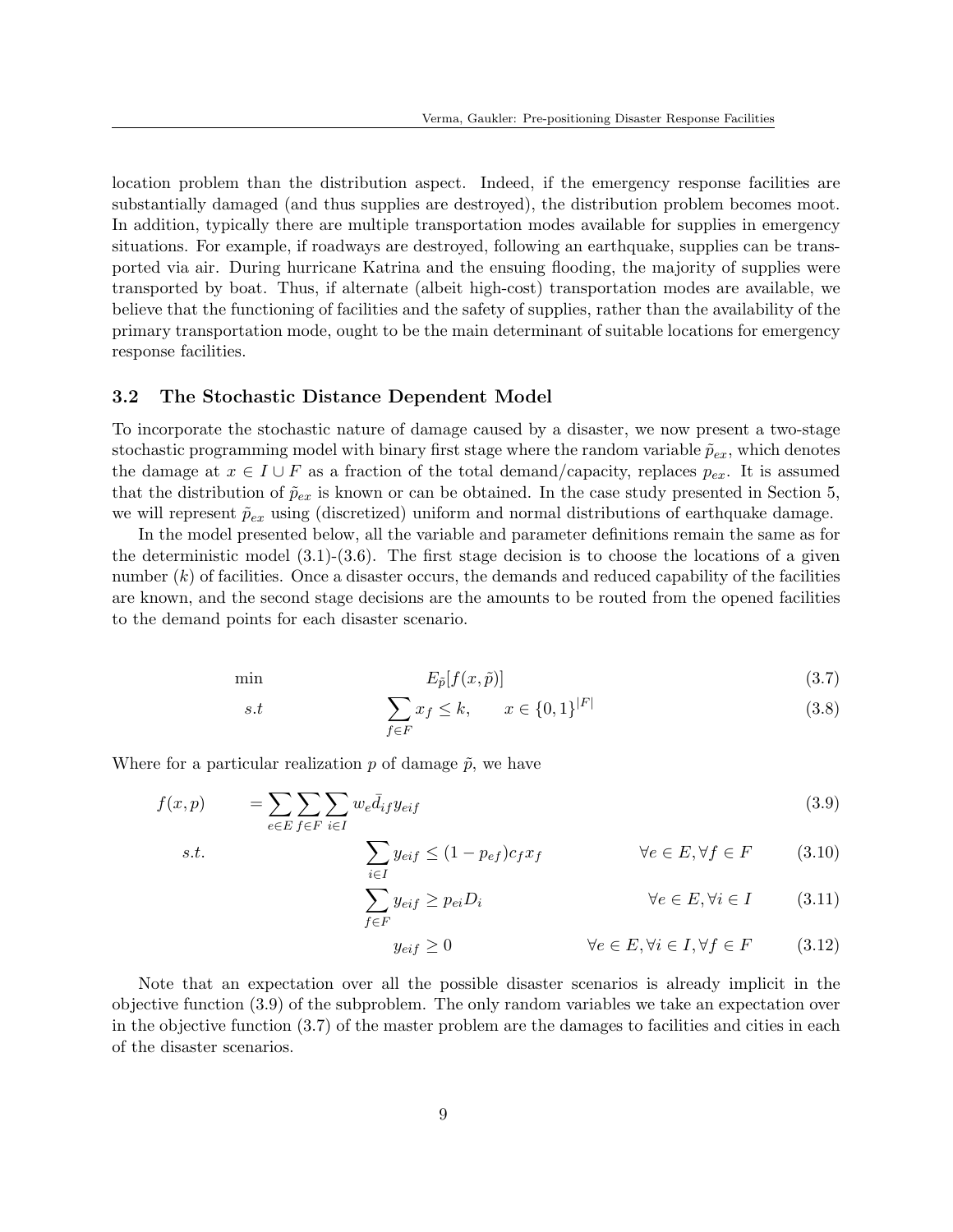Intuitively, we expect that this model will locate facilities in safer locations than the deterministic model to safeguard against the worst case scenarios where the damage to facilities and demand points is very high.

# 4 Solution Method

The deterministic formulation (3.1)-(3.5) is solved by using the CPLEX 12 mixed integer programming solver. To solve the stochastic formulation  $(3.7)-(3.12)$ , a modified L-shaped method that optimizes the Sampling Average Approximation (SAA) of the stochastic program is used. In SAA, a stochastic program with a large number of scenarios is approximated by sampling the random variables and generating a small representative set of scenarios. Multiple approximations are generated and solved using Algorithm 1 to obtain a pool of approximate solutions. These solutions are then tested over a larger set of sample scenarios to identify the solution that performs the best on a much closer approximation of the stochastic program. In our computations, three realizations of 500 samples each are first generated for initial approximation, and each of the three is solved using Algorithm 1. The solutions obtained are then tested on an approximation with 10,000 sample scenarios.

Algorithm 1 is a modification of the usual L-shaped method (which is based on Benders algorithm (Benders, 1962)). In the regular Benders method the master problem is optimized to obtain a lower bound on the overall optimal, and the solution supplied to the subproblems. With each iteration, the master program grows in size due to the Benders cut supplied by the sub problem, and solving the master problem to optimality becomes computationally prohibitive. Cote and Laughton (1984) overcome this problem by using any feasible solution to the master problem. However, their algorithm suffers from slow convergence since even the bad solutions are evaluated as long as they are feasible. Poojari and Beasley (2009) use a variation where they solve the master problem in each iteration, but also use a genetic algorithm to create a pool of good solutions and add optimality cuts to the master problem. In this manner, the number of times the master problem has to be solved is reduced by a constant factor. Some researchers have introduced a variant where the master problem is always solved using a heuristic, completely eliminating the need for an exact method, but this approach cannot guarantee optimality of the overall algorithm. Holmberg (1994) provides a good survey of methods that solve the Benders master program approximately.

Our formulation of the master program is given below (refer to  $(4.13)-(4.16)$ ):

$$
\eta \tag{4.13}
$$

$$
t^{\frac{1}{2}}
$$

$$
s.t \qquad \sum_{f \in F} x_f \le k \tag{4.14}
$$

$$
\eta + \beta_t^T x \ge \alpha_t \qquad \qquad t = 1 \dots N \tag{4.15}
$$

$$
x \in \{0, 1\}^{|F|} \tag{4.16}
$$

In our approach, the master program  $(4.13)-(4.16)$  is solved using a heuristic without updating the lower bound until the heuristic provides the same solution in two successive iterations. The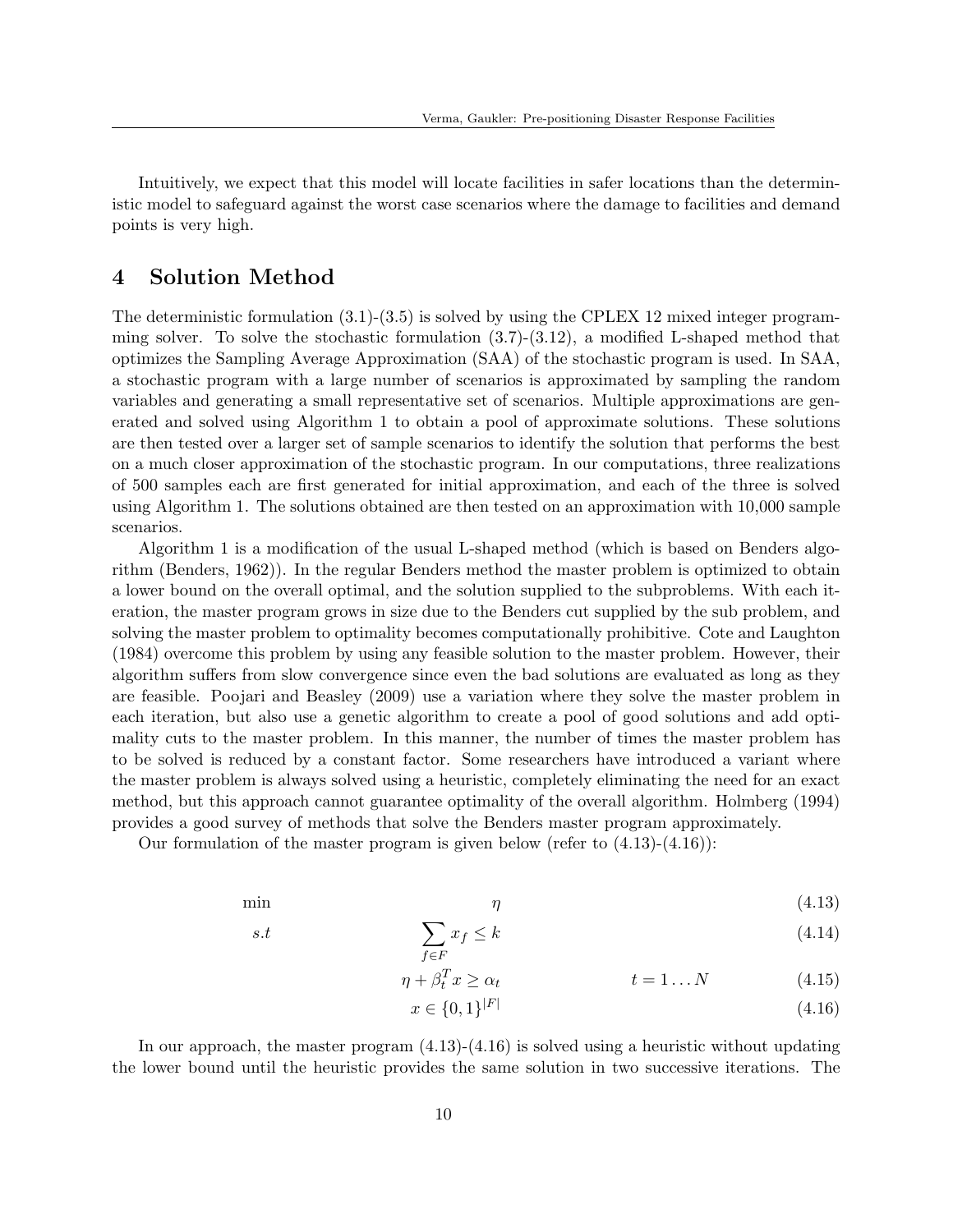Algorithm 1 Modified L-shaped: Two-stage Stochastic Programs with binary first stage

1:  $x^0$  ← initial feasible solution 2:  $LB \leftarrow -\infty$ 3:  $UB \leftarrow \infty$ 4: while  $UB - LB > ε$  do 5: Solve subproblems using  $x^t$ . 6: Update UB. 7: Add cut  $\eta + \beta_t^T x \ge \alpha_t$  to master problem. 8: Heuristically solve master problem to obtain  $x^{t+1}$ . 9: if  $x^t = x^{t+1}$  then 10: Optimally solve master problem and update  $x^{t+1}$ . 11: Update LB. 12: end if 13: end while

Algorithm 2 Master Problem Heuristic

1:  $r_t \leftarrow \alpha_t, t = 1 \dots N$ 2: for  $i = 1...k$  do 3: Choose f such that  $x_f = 0$  and  $\max_{t=1...N} (r_t - \beta_{tf})$  is minimized. 4: Set  $x_f \leftarrow 1$ 5: Set  $r_t \leftarrow r_t - \beta_{tf}, t = 1...N$ 6: end for 7: while g, h, i & j exist such that  $x_q = x_h = 0$  and  $x_i = x_j = 1$  and  $\max_{t=1...N} (r_t - \beta_{tg} - \beta_{th} - \beta_{ti} - \beta_{tj}) < \max_{t=1...N} r_t$ do 8:  $x_q \leftarrow 1, x_h \leftarrow 1, x_i \leftarrow 0, x_j \leftarrow 0$ 9: end while

rationale for this approach is two-fold: 1) if the solution to the heuristic repeats, the same cut will be generated again and the heuristic will keep generating the same solution endlessly; 2) a good heuristic will provide distinct solutions in successive iterations unless the Benders algorithm is close to optimality, thus reducing the number of times an exact algorithm has to be used considerably. Since the heuristic is not guaranteed to find the optimal solution to the master problem, the lower bound value is updated only when the master program is solved to optimality using an exact method.

A greedy solution technique, supplemented by local search described in Algorithm 2 is used as the heuristic solution technique for solving the master problem (obtained after N iterations of Benders algorithm). To the best of our knowledge, this selective use of a heuristic to repeatedly and quickly solve the master program, but only updating the lower bound using an exact master program solution, is new in the literature. The primary advantage of our technique over existing modifications surveyed in Holmberg (1994) is that it allows for significant savings in computation time, while at the same time preserving optimality of the solution.

We find that using Algorithm 1 in conjunction with Algorithm 2 reduces the time spent in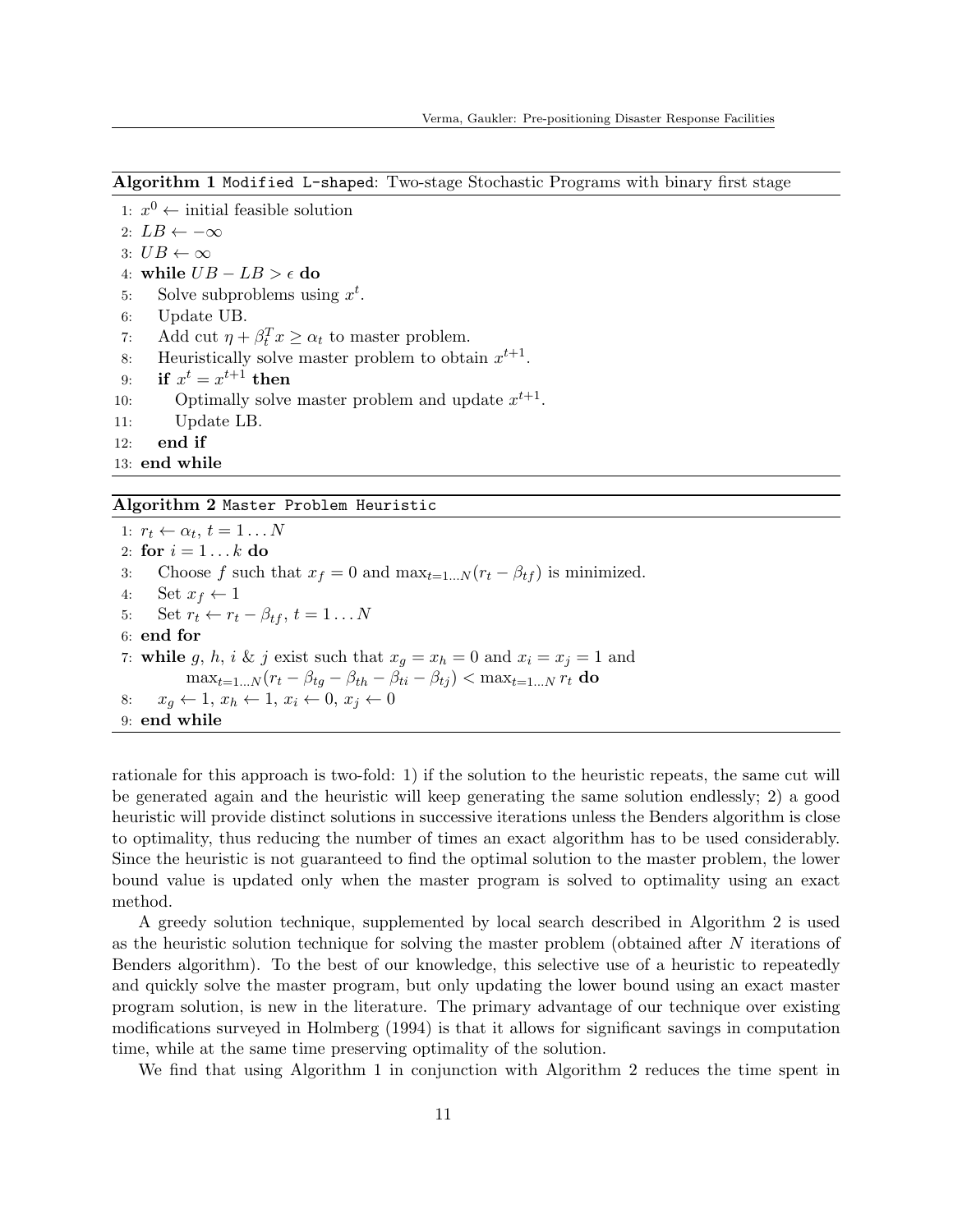solving the master program by an order of magnitude. Computational experiments show a speed up of at least two times using the modified algorithm over regular Benders approach, with solving the 500 scenario subproblems becoming the bottleneck for further speedup.

Although the algorithmic modifications in this section were designed for the models presented here, the essential underlying principles are fairly general. These modifications can be applied to any general problem where Benders decomposition is applicable and solving the reduced master program in each iteration is the bottleneck. In fact, the modifications only require a good heuristic to be designed for the reduced master problem.

# 5 Case Study: Pre-Positioning for Earthquake Damage

To obtain computational insight into our model formulation, we consider earthquakes as a threat for which we are pre-positioning facilities. Earthquakes are chosen as an example of a large-scale emergency situation because they recur fairly frequently in certain regions, they have the potential to devastate large areas, and, from the perspective of our modeling approach, their distance-damage functions have been measured and are empirically well understood (Howell and Schultz, 1975). Furthermore, fairly advanced literature is available in probabilistic earthquake forecasting, which can provide possible earthquake epicenters required by our model (Rundle et al., 2003).



Figure 2: Parameter setting showing the demand points (20 largest cities in California) and the disaster scenarios (23 earthquakes of magnitude larger than 6 that occurred in California since 1973).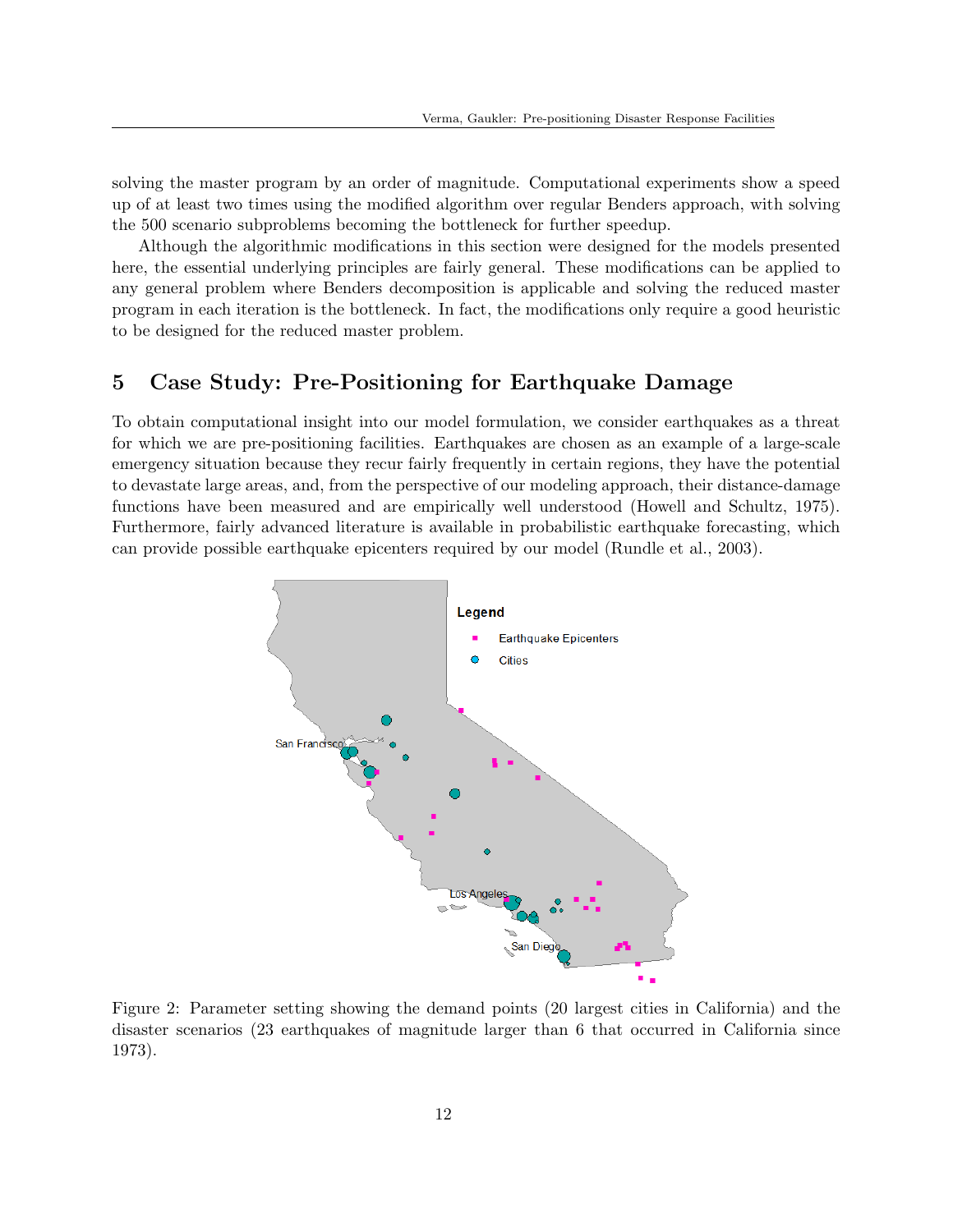We use a case study on California to illustrate the effectiveness and behavior of our models. We use the 20 largest cities (by population) in California as the demand points that might require emergency supplies in case of an earthquake, with demands proportional to their respective populations. The same 20 cities, as well as 38 additional grid points with integer longitude and latitude values spread across California are chosen as potential facility locations.

We place a secondary facility in Utah to serve any remaining demand that is not served by the facilities in California due to unavailability of supplies. The location of that secondary facility was chosen with primary concern for survival of supplies. In reality, either a single central facility or a network of secondary facilities will have to provide supplies in case the primary facilities fail to do so. Using this artificial secondary facility allows us to incorporate some notion of a service level objective in our model: we can now compare the percentage of affected population served by primary facilities in different models, rather than observing feasibility of a solution in one model versus infeasibility in another model. For implementation purposes, the variable corresponding to this secondary facility is fixed to one to indicate that it is open, and the costs associated are multiplied by a factor of 100 to penalize unavailability of supplies in the k primary facilities located in California. The rationale behind assigning a large penalty factor to supplies availed from the secondary facility is that ideally we would prefer all the supplies to come from the  $k$  facilities within California. Supplies coming from the secondary facilities are not only delayed, but also undermine the purpose of locating facilities in California. In addition to the extra transportation cost, the factor penalizes the additional response time that will be required to obtain supplies from the secondary facility.

The earthquake scenarios are constructed by using historic data of the 23 earthquakes of magnitude larger than 6 on the Richter scale that have occurred in and around California since 1973 (see USGS)<sup>∗</sup> . An expectation over these 23 scenarios (assumed equiprobable) is taken in the second stage of the stochastic programming formulation. The earthquake epicenters and 20 demand points are shown in Figure 2.

Candidate epicenters are taken directly from historical epicenter locations of high-impact earthquakes, providing a simple model of the future earthquake location distribution. More complex ways of estimating the future epicenter location distribution can be devised and used in our model, but for this case study we will rely on this simple estimation.

In the initial set of experiments, the number of facilities is varied from 1 to 3 and the capacity of each facility is varied between 2, 2.5, 3  $\&$  3.5 million units. The capacity of a facility can be thought of in the same unit dimension as the demand points. For example, the capacity could be measured by the amount of ready-to-deploy disaster response packages containing food, water, first aid supplies etc., that are stored at the facility.

The damage due to an earthquake is modeled using the intensity-distance function provided in Howell and Schultz (1975). For the purpose of our computational study, we assume the damage to be proportional to the intensity and to be given as a function of the distance from the epicenter as  $p_{ex}(d_{ex}) = 0.69e^{(0.364 - 0.130 \ln(d_{ex}) - 0.0019d_{ex})}$  where  $d_{ex}$  is measured in kilometers (Howell and Schultz, 1975).

To incorporate stochasticity of earthquake damages,  $\tilde{p}_{ex}$  is modeled in the initial set of ex-

<sup>∗</sup>The data used is available at http://people.tamu.edu/˜anuragverma/SEFLdata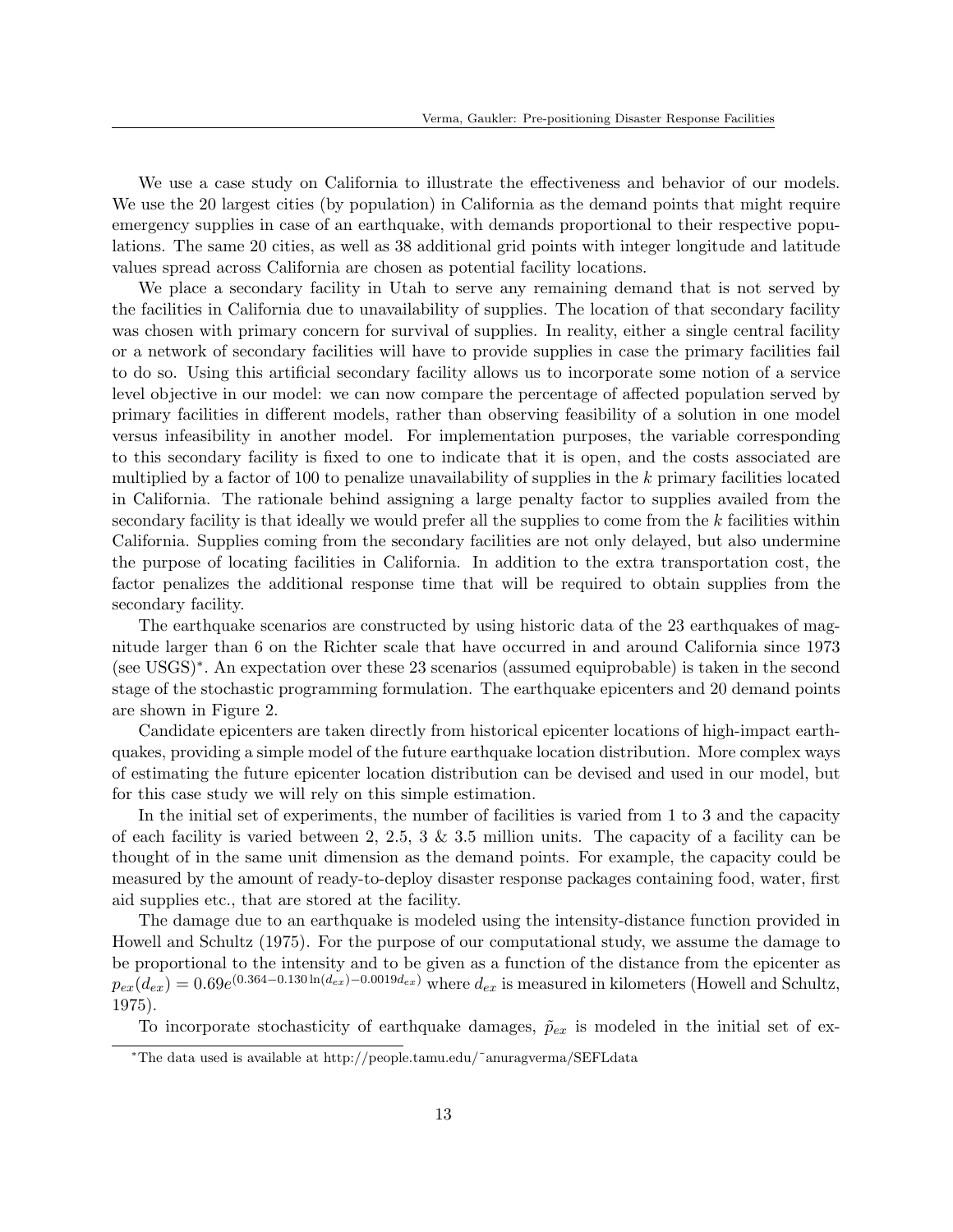| #              | Cap            | $k$ -Median |          |           | Deterministic |           | Stochastic |          |  |
|----------------|----------------|-------------|----------|-----------|---------------|-----------|------------|----------|--|
| Facilities     | $\text{(mil)}$ | $Z_{KM}$    | $P_{KM}$ | $Z_{DET}$ | $P_{DET}$     | $Z_{STO}$ | $P_{STO}$  | Runtime  |  |
|                | $\overline{2}$ | 788.70      | 50.54    | 624.93    | 39.71         | 624.93    | 39.71      | 590.03   |  |
|                | 2.5            | 628.78      | 40.34    | 444.83    | 28.04         | 444.83    | 28.04      | 584.36   |  |
| 1              | 3              | 495.48      | 31.78    | 302.17    | 18.75         | 302.17    | 18.75      | 643.22   |  |
|                | 3.5            | 389.42      | 24.94    | 196.43    | 11.85         | 196.43    | 11.85      | 655.02   |  |
|                | $\overline{2}$ | 244.28      | 15.57    | 124.72    | 7.24          | 121.64    | 7.00       | 635.25   |  |
|                | 2.5            | 132.23      | 8.34     | 51.38     | 2.51          | 45.61     | 2.01       | 830.06   |  |
| $\overline{2}$ | 3              | 74.36       | 4.61     | 50.09     | 2.86          | 22.21     | 0.51       | 2448.47  |  |
|                | 3.5            | 44.40       | 2.69     | 34.15     | 2.00          | 14.90     | 0.14       | 4265.94  |  |
|                | $\overline{2}$ | 63.29       | 3.97     | 30.96     | 1.64          | 21.63     | 0.54       | 3488.57  |  |
|                | 2.5            | 26.24       | 1.58     | 24.53     | 1.45          | 9.21      | 0.25       | 23517.90 |  |
| 3              | 3              | 12.54       | 0.70     | 11.87     | 0.66          | 5.14      | 0.04       | 59214.32 |  |
|                | 3.5            | 6.63        | 0.33     | 6.34      | 0.31          | 3.62      | 0.04       | 90145.24 |  |

Table 1: Comparison of the expected cost of providing supplies to disaster affected areas in million people-miles using the optimal locations found by the stochastic model  $(Z<sub>STO</sub>)$ , the deterministic model  $(Z_{DET})$  and the traditional k-median model without conditional availability  $(Z_{KM})$ . The percentage of demand that is met by the secondary facility in Utah is also presented  $(P<sub>STO</sub>, P<sub>DET</sub>)$ and  $P_{KM}$ ).



Figure 3: Expected cost of providing supplies to disaster affected areas in million people-miles using the optimal locations found by the stochastic model  $(Z_{STO})$ , the deterministic model  $(Z_{DET})$  and the traditional k-median model without conditional availability  $(Z_{KM})$  plotted on the logarithmic scale.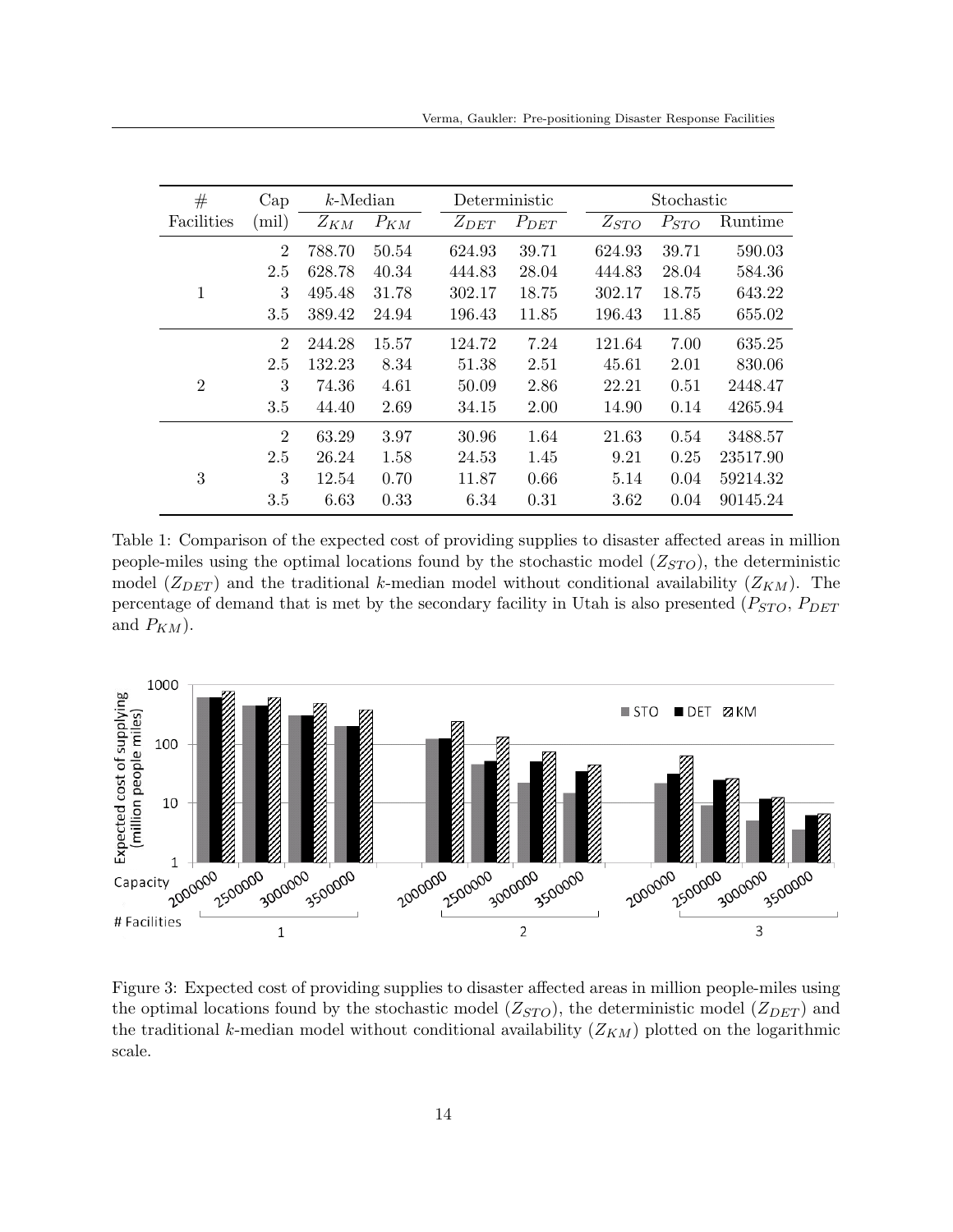

Figure 4: Ratios of the cost of providing supplies to disaster affected areas as obtained by the 2-stage stochastic model, the deterministic model, and the k-median model.

periments as a discretized uniform random variable that can take on the values  $p_{ex}$ , 0 and  $2p_{ex}$ with equal probability. Note that  $p_{ex}$  is the corresponding damage in the deterministic model, and  $E[\tilde{p}_{ex}] = p_{ex}$ . In subsequent experiments, we explore the sensitivity of model performance to the assumed variability in damage by exploring a (discretized) normal distribution of damage across a wide range of coefficients of variation.

Table 1 provides the expected cost of serving the affected population in case of a disaster using the locations found by the stochastic and deterministic models ( $Z_{STO}$  and  $Z_{DET}$ ) developed in this paper, and also a traditional k-median model. We include the k-median model performance solely to demonstrate the impact of not adequately considering facility unavailability due to damages. We do not advocate using a traditional k-median model for large-scale emergencies. All deterministic models solve within less than 60 seconds; the solution times (in seconds) for the stochastic model are shown in the last row of the table. As one can see, solution times for even modestly-sized instances of the stochastic model require several hours of computing time. As is often the case in stochastic facility location problems, solution times become problematic quickly, even considering our modification to speed up Benders Decomposition.

We observe that as the total built capacity increases (either because the number of facilities or the capacity increases), the expected costs go down. This is apparent in Figure 3, which plots  $Z_{STO}$ ,  $Z_{DET}$  and  $Z_{KM}$  against various configurations of capacity and the number of facilities built. The same trend can be observed in the percentage of the population that has to be served by the external facility in Utah on an average across all disaster scenarios  $(P<sub>STO</sub>, P<sub>DET</sub>$  and  $P<sub>KM</sub>$ ). Each of  $P_{STO}$ ,  $P_{DET}$  and  $P_{KM}$  decrease as the built capacity of the facilities is increased. Both trends are fairly intuitive, since increasing overall built capacity should reduce the costs and the need to avail the services of the secondary facility.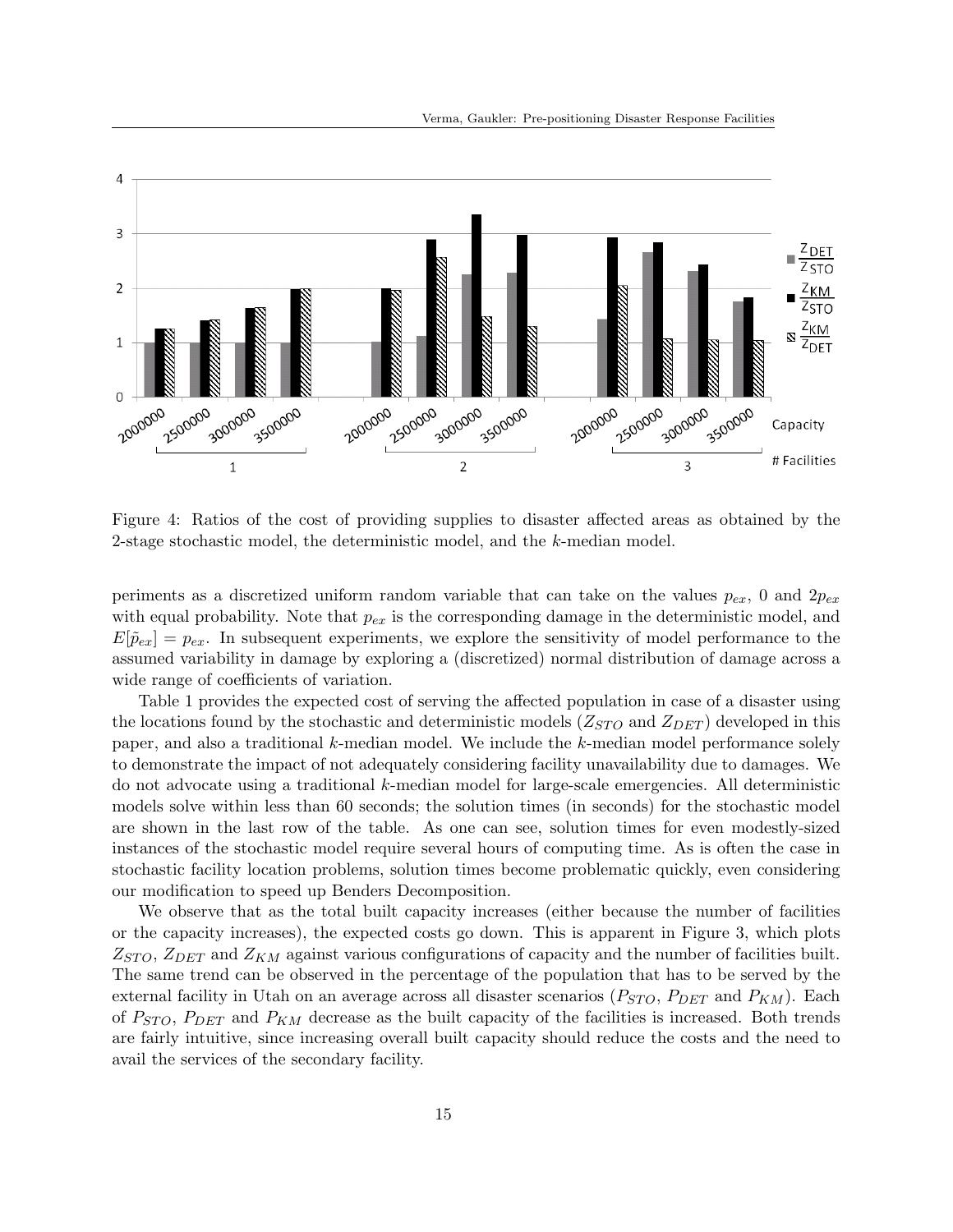

Figure 5: Ratios of the demand that had to be satisfied by the secondary facility when the primary facilities were located using the 2-stage stochastic model, the deterministic model, and the k-median model.

Some more insightful observations can be made when the costs and percentage demand met by the secondary facility are compared between locations found by the stochastic, deterministic and k-median models. To this end, in Figures 4 and 5 we provide some measures that are more demonstrative of the effects of using the different models. For example, Figure 4 provides plots of  $Z_{DET}/Z_{STO}$ , which measures the effect of using the stochastic model against the use of the deterministic model,  $Z_{KM}/Z_{STO}$ , which draws a similar comparison with the k-median model instead, and  $Z_{KM}/Z_{DET}$ , which compares the k-median model to the deterministic model. Although in general the stochastic solution does better overall in these metrics, we observe that there exists a range of built capacity where the stochastic solution offers particularly significant improvement over the deterministic and  $k$ -median solutions. In this range of capacity, the stochastic solution is three to four times better than the k-median solution and 2 times better than the deterministic solution when the objective values are compared.

The same trend is also apparent in Figure 5, which plots  $P_{DET}/P_{STO}$ ,  $P_{KM}/P_{DET}$ , and  $P_{KM}/P_{STO}$  for different numbers and capacities of the facilities. When the built capacity is on the lower end or the higher end, both  $Z_{DET}/Z_{STO}$  and  $P_{DET}/P_{STO}$  are close to 1, indicating that both deterministic and stochastic models are providing similar results. This is because when the total built capacity is very low when compared to the demands, there is not much difference between locations found by the deterministic and stochastic models because both models try to place facilities as far away from the disasters to preserve supplies, and obtain more or less the same solutions. On the other hand, when the total built capacity is very high, both the models locate facilities at similar locations since the stochasticity of the damage is absorbed by the high built capacity. Thus, in both cases, the stochasticity is not the primary factor determining the locations. The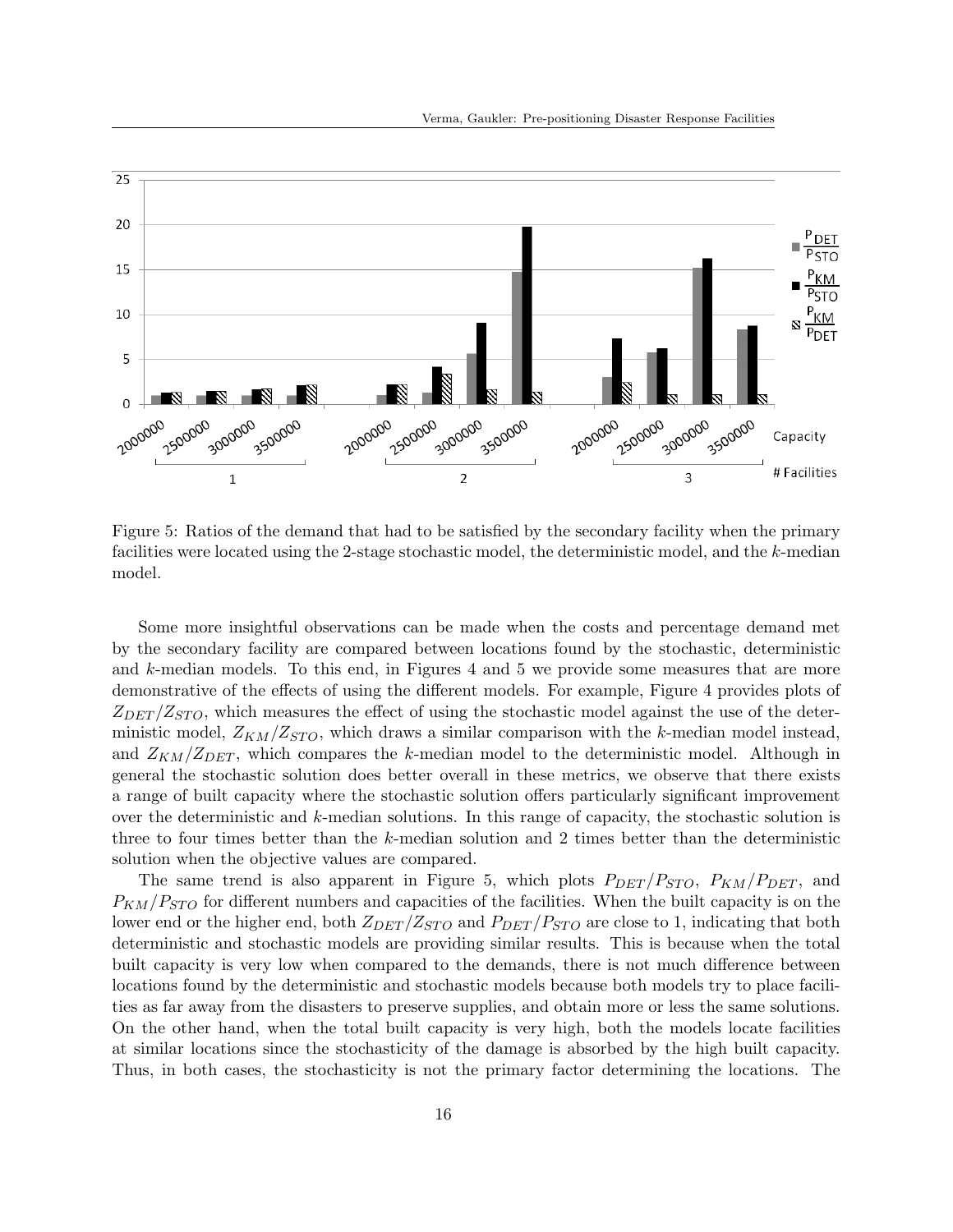stochasticity comes into play when the built capacity is such that its utilization by the potential demand is medium to high. In subsequent, expanded experiments, we study this behavior in more detail by keeping total built capacity constant and observing the impact of facility density on model performance.

Figure 4 and 5 also provide  $Z_{KM}/Z_{DET}$  and  $P_{KM}/P_{DET}$  which show that while in general the deterministic solution is better than the k-median solution, there is a particular range of total built capacity in which the deterministic model is almost two times better than the k-median solution in terms of the objective function. This can again be attributed to the fact that when the built capacity is too low, none of the models is able to provide good locations, while when the capacity is too high, the locations found by either model are similar, because damage to facilities (which results in a reduction of capacity), becomes less relevant.

The quantities  $Z_{KM}/Z_{STO}$  and  $P_{KM}/P_{STO}$  measure the overall benefits of using the stochastic model over the k-median model. These benefits are in essence the combination of the benefits obtained by using the stochastic model over the deterministic model, plus the benefits of using the deterministic model over the k-median model. As a result, the similar trends in  $Z_{KM}/Z_{DET}$  and  $Z_{DET}/Z_{STO}$  are accentuated in the metric  $Z_{KM}/Z_{STO}$ , resulting in the stochastic solution being three to four times better in terms of the objective function value in the range where the built capacity is neither too high nor too low. The reason for this can be attributed to a combination of the reasons outlined in the previous two paragraphs - in this range, both stochasticity of the damage and the damage to facilities come into play.

It should be noted that a disaster management agency will need to build disaster response facilities with capacities that are both economical and effective. This becomes especially true in the current scenario with federal and state governments restricted in their spending, and occurrences of natural and man-made disasters on a rise (see, for example, the International Disaster Database EM-DAT (EM-DAT)). The results from Table 1, as well as the trends observed in Figure 4  $\&$ 5, suggest that our stochastic solution turns out to be significantly better than the deterministic solution in precisely the range of capacities that is of primary interest to decision makers. Thus, the stochastic model appears to provide significant added value over the deterministic model in terms of finding good locations under realistic budget constrained conditions.

### 5.1 Analysis of the locations suggested by different models

We now analyze the facility locations provided by the three models when the capacities are in the critical range discussed in the previous paragraph. Figure 6 shows the locations of three facilities with capacities set to two million as found by the deterministic model and the k-median model. It can be observed that the deterministic model developed in this paper places two facilities in similar locations of the k-median model, but the third facility is moved from a very earthquake prone location to a much safer location. The cost of supplying facilities from this safer location is higher, but the availability of supplies is higher than the closer but risk-prone facility. With the third facility at the location suggested by the  $k$ -median model, a small part of the supplies comes from a close location, but a large penalty is incurred for the remaining demand that is fulfilled from the secondary facility. As a result, the deterministic model finds it beneficial to pay a higher transportation cost to obtain a large part of the required supplies from the safer location.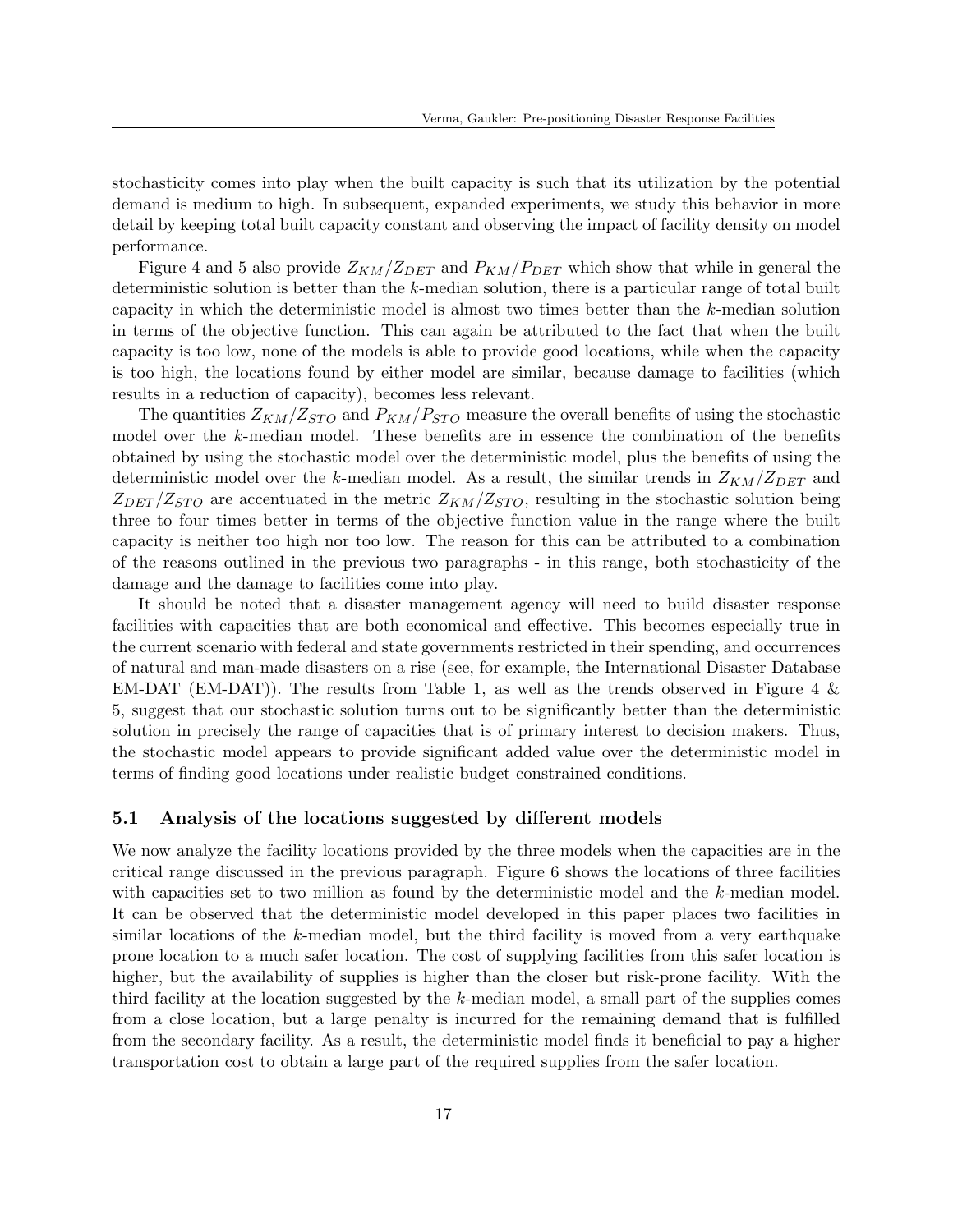

Figure 6: Comparison of locations of three facilities of capacities 2 million as found by the Deterministic and k-Median models.

Figure 7 shows the locations of facilities when the capacities are set to 3.5 million as found by the deterministic model and the stochastic model. A noticeable change in Figure  $7(a)$  from Figure 6(b) is that as the capacities are increased, the deterministic model places facilities in areas of high demand even if they are risk prone. This is because the higher capacities result in little or no penalty even when the facilities are partially damaged. However, in Figure 7(b) the stochastic model still places the one facility far away from the risky Los Angeles area. This can be attributed to the fact that the stochastic program is trying to avoid large penalties resulting from scenarios where the damage from an earthquake is high by placing facilities in relatively safer locations than the deterministic model would.

#### 5.2 Effects of varying the penalty for second-tier sourcing

Table 4 depicts the expected service cost as the penalty of availing supplies from the external facility from Utah is changed between 1 (no penalty), 10 (low penalty) and 100 (high penalty). Penalties act as a parameter in our models by which we can explore the time-sensitive nature of service in the aftermath of a large scale emergency. The choice of the penalty needs to be determined by the decision maker, and will take into consideration various factors that reflect the "cost" of not providing timely service and having to bring in supplies from an external warehouse. We believe that larger penalties are a more realistic choice in most cases since the service here is critical to a large population.

We can draw the following conclusions from the results: First, as the penalty is increased, for the same number and capacity combination, more demand is satisfied by the model that uses a high penalty. This is intuitive and expected, since a higher penalty forces the model to choose a solution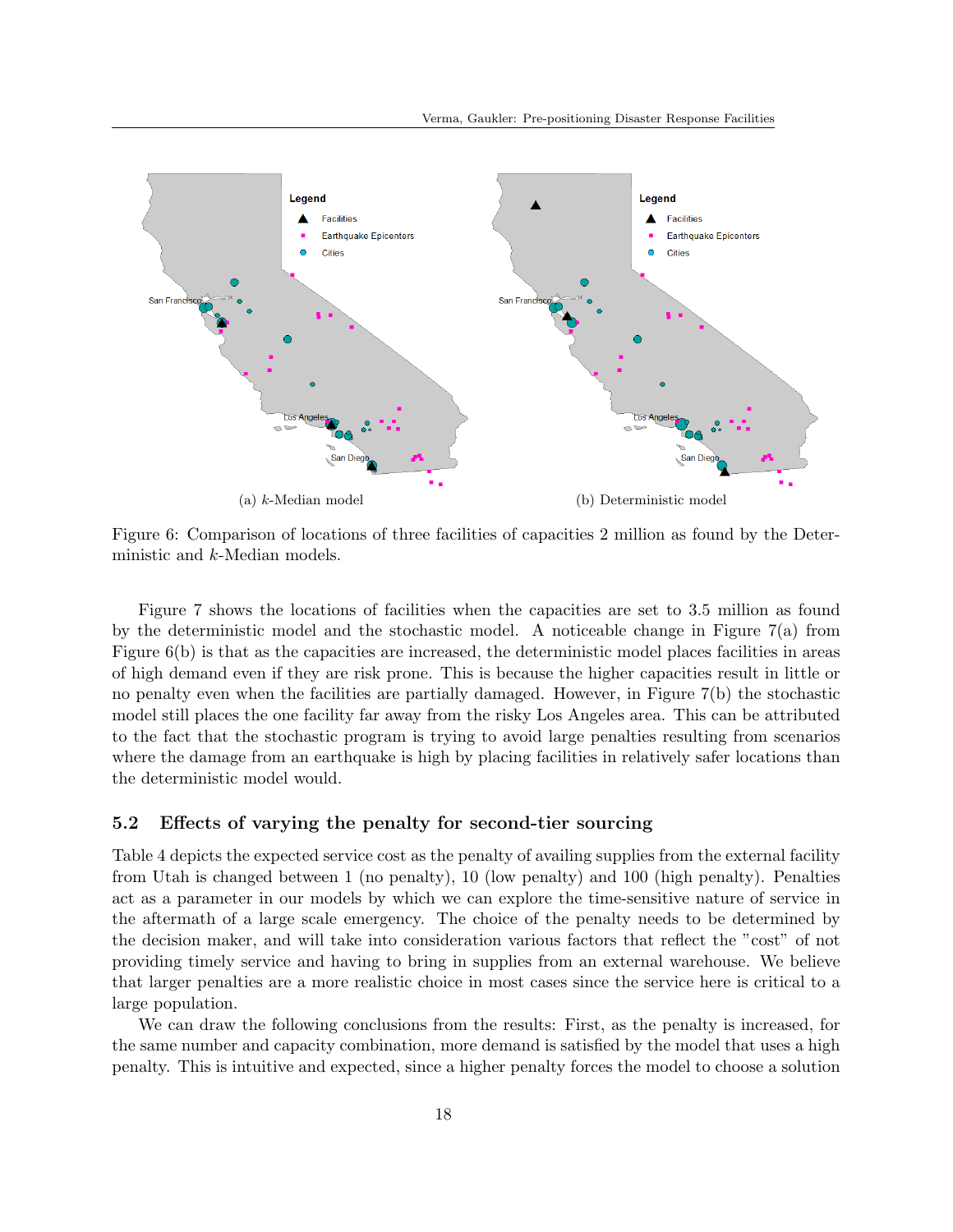

Figure 7: Comparison of locations of three facilities of capacities 3.5 million as found by the Stochastic and Deterministic models.

that will require less services from the external facilities. Second, when there is a low penalty, or no penalty at all, the stochastic solution does not improve on the deterministic solution by much when compared to the high penalty case. This can be attributed to the fact that when the penalty is low, the cost of availing supplies from the external facility in some extremely bad scenarios is not large enough to change a good location that serves very well during "average" damage scenarios. Thus, the stochastic model also chooses locations similar to the deterministic equivalent model.

### 5.3 Effects of varying the density of facilities

A key question decision makers are interested in is the following: if the total built capacity is constant, is it better to establish one large facility or many smaller facilities? To obtain insight into this question, we run experiments where we vary the number of facilities while keeping total built capacity constant. We run the following scenarios: 1 facility with capacity 6 million units, 2 with 3 million units, 3 with 2 million units, and 4 with 1.5 million units. Table 2 summarizes the experiment results.

Figures 8 and 9 show that when total capacity is held constant, the cost of serving demand, as well as the fraction of demand that is satisfied by the second-tier facility, decrease for both the deterministic and the stochastic models. It is clear that this is not the result of a capacity saturation effect, because total built capacity is constant among these cases. Instead, a denser network of facilities is beneficial for two main reasons: First, a denser network of facilities helps decrease transportation distances, and, second, it provides a form of diversification of risks: geographically diversified facilities are less likely to be wiped out by a single disaster occurrence.

While both the deterministic and stochastic models are similar in that they show improvement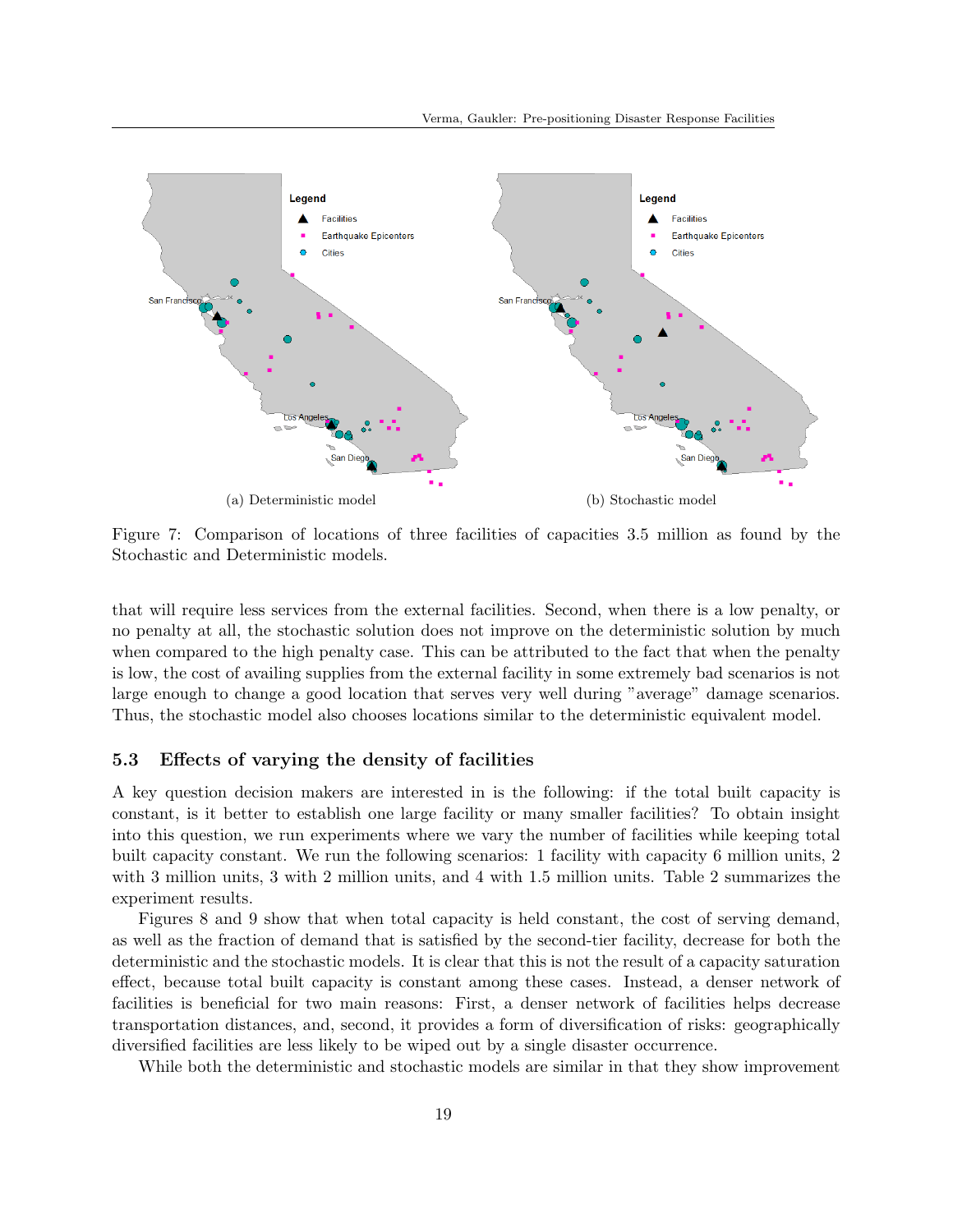| #              | Cap   | $k$ -Median |          | Deterministic |           | Stochastic |           |
|----------------|-------|-------------|----------|---------------|-----------|------------|-----------|
| Facilities     | (mil) | $Z_{KM}$    | $P_{KM}$ | $Z_{DET}$     | $P_{DET}$ | $Z_{STO}$  | $P_{STO}$ |
|                |       | 145.42      | 9.12     | 101.41        | 5.88      | 24.26      | 0.54      |
| $\overline{2}$ | З     | 74.36       | 4.61     | 50.09         | 2.86      | 22.21      | 0.54      |
| 3              | 2     | 63.29       | 3.97     | 30.96         | 1.64      | 21.63      | 0.51      |
|                | 1.5   | 65.97       | 4.16     | 27.97         | 1.45      | 21.19      | 0.54      |

Table 2: Comparison of the expected cost of providing supplies to disaster affected areas in million people-miles using the optimal locations found by the stochastic model  $(Z_{STO})$ , the deterministic model  $(Z_{DET})$  and the traditional k-median model without conditional availability  $(Z_{KM})$ . The percentage of demand that is met by the secondary facility in Utah is also presented  $(P_{STO}, P_{DET})$ and  $P_{KM}$ ).

as the facility density increases, a closer look reveals some differences. Figure 10 shows a comparison between the stochastic, deterministic and k-median models in the form of ratios of the cost of transportation. The biggest takeaway from observing  $Z_{DET}/Z_{STO}$  is that the benefit of the stochastic model reduces with the number of facilities. In particular, when only a single facility is established, the stochastic solution is approximately 25% of the cost of the deterministic solution. When four facilities are placed, this cost advantage reduces to roughly 75%. This behavior is reasonable since by establishing more (but smaller) facilities, we are hedging against the risk of a disaster wiping out large portions of total supply. In addition, the benefit of the deterministic distance-damage model over the k-median model increases with the number of facilities  $(Z_{KM}/Z_{DET})$ . This is because the distance-damage model improves significantly as the number of facilities goes up, while the k-median model also improves, but at a slower rate.

Overall, we observe that even though the deterministic distance-damage model becomes more attractive in relative terms as facility density increases, the stochastic model remains superior in absolute terms, even when the number of facilities is comparatively larger. At the same time, the less densely the facilities are located, the more benefit is derived from the stochastic model solution. From the decision maker's perspective, this means that if budget constraints dictate placing only a few disaster response facilities, those few locations should be determined using the stochastic model.

### 5.4 Effects of variability in damage

So far we have modeled the variation in damage as a discrete uniform random variable with values  $p_{ex}$ , 0, and  $2p_{ex}$  with equal probability. To study the effects of different degrees of variability of the damage, we now model the random variable for damage as a normally distributed variable with  $\mu = p_{ex}$  and  $\sigma = cp_{ex}$ , where c is the coefficient of variation (CoV) and takes on the values 0.2, 0.4, 0.8, 1.2, and 1.6. For comparison, the CoV of the discrete uniform random variable base case is 0.81.

As in the previous section, we run the following scenarios: 1 facility with capacity 6 million units, 2 with 3 million units, 3 with 2 million units, and 4 with 1.5 million units. Table 3 summarizes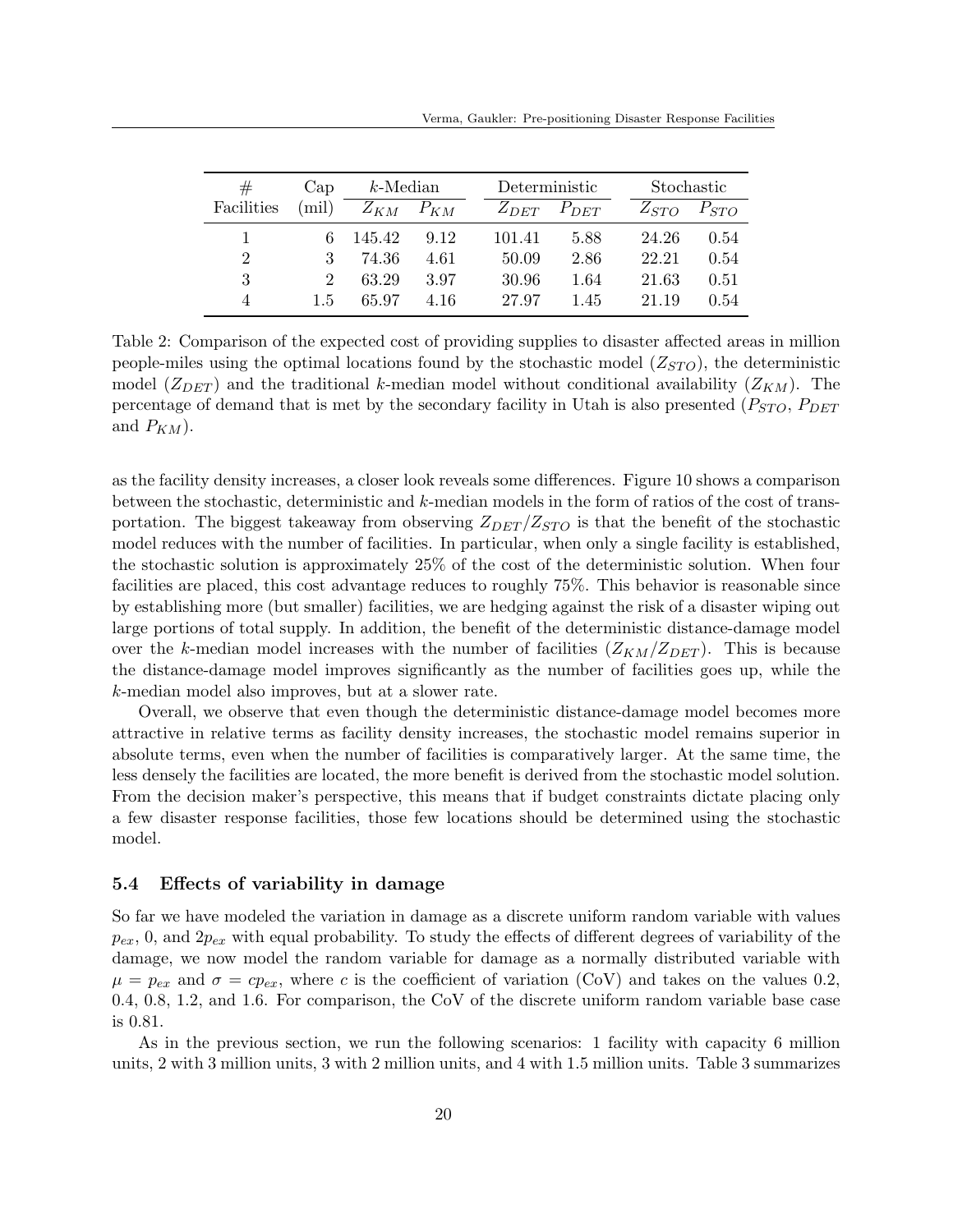Verma, Gaukler: Pre-positioning Disaster Response Facilities



Figure 8: Cost of providing supplies to disaster affected areas as obtained by the 2-stage stochastic model, the deterministic model, and the k-median model. Plotted for different configurations of same total built capacity.



Figure 9: Percentage of supplies to disaster affected areas coming from the facility in Utah, as obtained by the 2-stage stochastic model, the deterministic model, and the k-median model. Plotted for different configurations of same total built capacity.

the experiment results.

Figure 11 shows the measures  $Z_{DET}/Z_{STO}$ ,  $Z_{KM}/Z_{DET}$ , and  $Z_{STO}/Z_{KM}$  for the different CoV values and for cases with the same total built capacity, but different number of facilities.

The overall trends in the results are very consistent across the four cases of facility densities. In general, the results suggest that the benefit of using a stochastic model over the deterministic model increases as the CoV of damage increases. This result confirms intuition because with more uncertainty about damage realizations, a deterministic model will perform worse.

Surprisingly though, we also observe that as CoV increases, the advantage of the distancedependent model over the k-median model (that is,  $Z_{KM}/Z_{DET}$ ) decreases. This result suggests that as the variability of damage increases, the advantage of better modeling of damage in a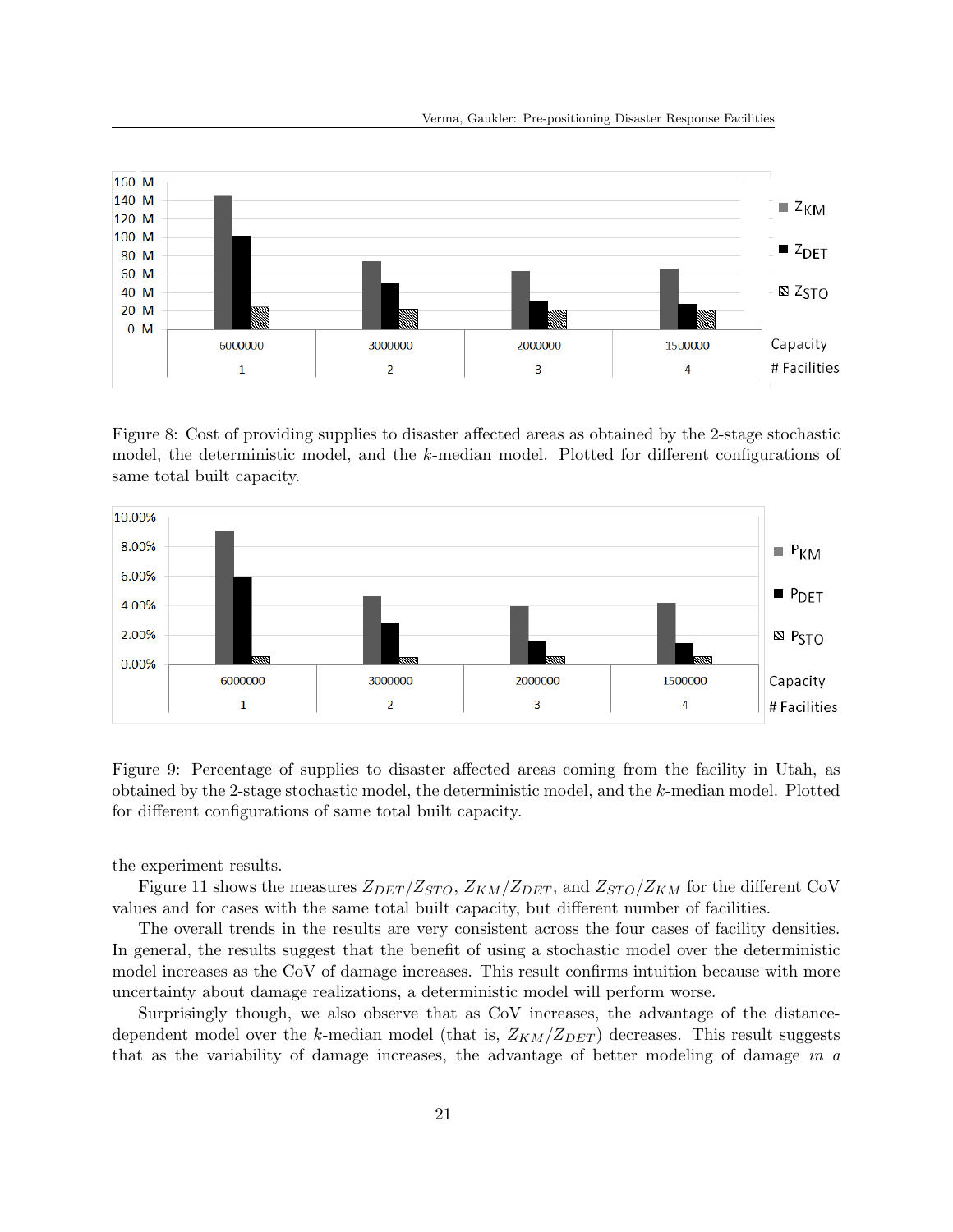Verma, Gaukler: Pre-positioning Disaster Response Facilities



Figure 10: Ratios of the cost of providing supplies to disaster affected areas as obtained by the 2-stage stochastic model, the deterministic model, and the k-median model. Plotted for different configurations of same total built capacity.



Figure 11: Ratios of the cost of providing supplies to disaster affected areas as obtained by the 2-stage stochastic model, the deterministic model, and the k-median model. Plotted for different configurations of same total built capacity, and by varying CoV.

deterministic setting starts to dissipate. An explanation for this observation is that as realizations of damage become more variable ("random"), what model is used matters less and less, if the model is deterministic and thus does not explicitly consider stochasticity. If the model explicitly considers stochasticity on the other hand, performance will increase over non-stochastic models as variability increases, as previously noted.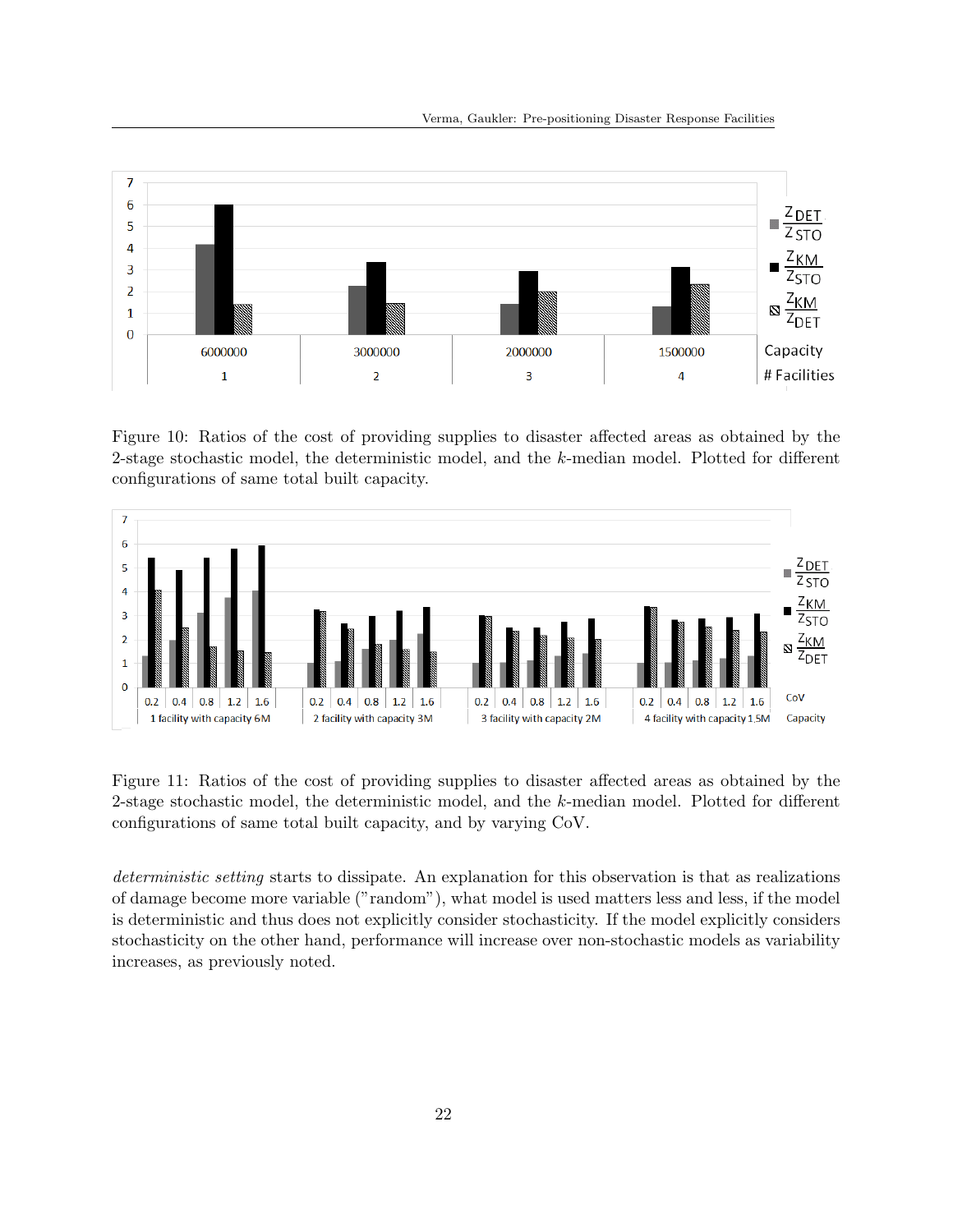| #              | Cap    | CoV       | $k$ -Median         |          | Deterministic       |           |                     | Stochastic          |  |
|----------------|--------|-----------|---------------------|----------|---------------------|-----------|---------------------|---------------------|--|
| Facilities     | (mil)  |           | $Z_{KM}$            | $P_{KM}$ | $Z_{DET}$           | $P_{DET}$ | $Z_{STO}$           | $\mathcal{P}_{STO}$ |  |
|                |        | $\rm 0.2$ | 74.60 M             | 4.57%    | 18.27 M             | $0.62\%$  | $13.73~\mathrm{M}$  | 0.21%               |  |
|                |        | 0.4       | $88.61~\mathrm{M}$  | 5.48%    | $35.59~\mathrm{M}$  | 1.73%     | 18.02 M             | 0.37%               |  |
| $\mathbf{1}$   | 60     | 0.8       | 119.00 M            | 7.43%    | 68.97 M             | 3.84%     | $21.91~\mathrm{M}$  | 0.49%               |  |
|                |        | 1.2       | 138.58 M            | 8.68%    | 89.84 M             | 5.16%     | 23.90 M             | 0.52%               |  |
|                |        | 1.6       | $150.47~\mathrm{M}$ | 9.44%    | $102.55~\mathrm{M}$ | 5.96%     | $25.33~\mathrm{M}$  | 0.61%               |  |
|                |        |           |                     |          |                     |           |                     |                     |  |
|                |        | $0.2\,$   | 35.51 M             | 2.14%    | $11.16\ \mathrm{M}$ | 0.33%     | $10.92\ \mathrm{M}$ | 0.26%               |  |
|                |        | $0.4\,$   | $41.98~\mathrm{M}$  | 2.54%    | 17.14 M             | 0.72%     | $15.70~\mathrm{M}$  | $0.39\%$            |  |
| $\overline{2}$ | $30\,$ | $0.8\,$   | 59.72 M             | 3.67%    | 32.70 M             | 1.72%     | $20.08~\mathrm{M}$  | 0.46%               |  |
|                |        | 1.2       | 71.47 M             | 4.42%    | 44.68 M             | 2.50%     | 22.22 M             | 0.50%               |  |
|                |        | $1.6\,$   | 78.45 M             | 4.87%    | $52.56~\mathrm{M}$  | 3.01%     | $23.40\ \mathrm{M}$ | 0.58%               |  |
|                |        |           |                     |          |                     |           |                     |                     |  |
|                |        | $\rm 0.2$ | 29.99 M             | 1.85%    | $10.07~\mathrm{M}$  | 0.33%     | $9.91~\mathrm{M}$   | 0.21%               |  |
|                |        | 0.4       | 34.54 M             | 2.12%    | 14.48 M             | $0.60\%$  | $13.78~\mathrm{M}$  | 0.43%               |  |
| 3              | 20     | 0.8       | 49.20 M             | 3.05%    | $22.56\,$ M         | 1.11%     | $19.66\ \mathrm{M}$ | 0.73%               |  |
|                |        | $1.2\,$   | $59.60~\mathrm{M}$  | 3.72%    | $28.66~\mathrm{M}$  | 1.49%     | $21.63~\mathrm{M}$  | 0.55%               |  |
|                |        | $1.6\,$   | 66.02 M             | 4.13%    | $32.68~\mathrm{M}$  | 1.75%     | $22.86~\mathrm{M}$  | 0.61%               |  |
|                |        | $0.2\,$   | 33.17 M             | 2.07%    | 9.92 M              | $0.32\%$  | 9.72 M              | 0.27%               |  |
|                |        | 0.4       | $38.46~\mathrm{M}$  | 2.40%    | 13.97 M             | 0.57%     | 13.54 M             | 0.40%               |  |
| $\overline{4}$ | $15\,$ | 0.8       | $52.75~\mathrm{M}$  | 3.31%    | $20.82~\mathrm{M}$  | 1.00%     | $18.27~\mathrm{M}$  | 0.64%               |  |
|                |        |           |                     |          |                     |           |                     |                     |  |
|                |        | 1.2       | $62.47~\mathrm{M}$  | 3.93%    | 26.00 M             | 1.33%     | 21.31 M             | 0.76%               |  |
|                |        | 1.6       | 68.49 M             | 4.31%    | $29.49~\mathrm{M}$  | 1.55%     | 22.24 M             | 0.57%               |  |

Table 3: Comparison of the expected cost of providing supplies to disaster affected areas in million people-miles using the optimal locations found by the stochastic model  $(Z<sub>STO</sub>)$ , the deterministic model  $(Z_{DET})$  and the traditional k-median model without conditional availability  $(Z_{KM})$  for constant built capacity cases with varying degree of variability in damage function. The percentage of demand that is met by the secondary facility in Utah is also presented  $(P<sub>STO</sub>, P<sub>DET</sub>$  and  $P<sub>KM</sub>$ ).

# 6 Conclusion

This paper provides two location models for large-scale emergencies that explicitly acknowledge the fact that facility failures will often be caused by the very disasters they are supposed to provide relief from. The paper also presents a variant of Benders Algorithm that has been found to be very effective in solving the models presented and could be extended to other facility location models.

The models proposed in this paper enhance the emergency facility location literature by treating the availability of a facility and the demands placed on a facility directly within the model through the introduction of a general distance-damage function. This model-internal use of disaster scenarios and disaster consequences also allows us to extend the modeling approach into a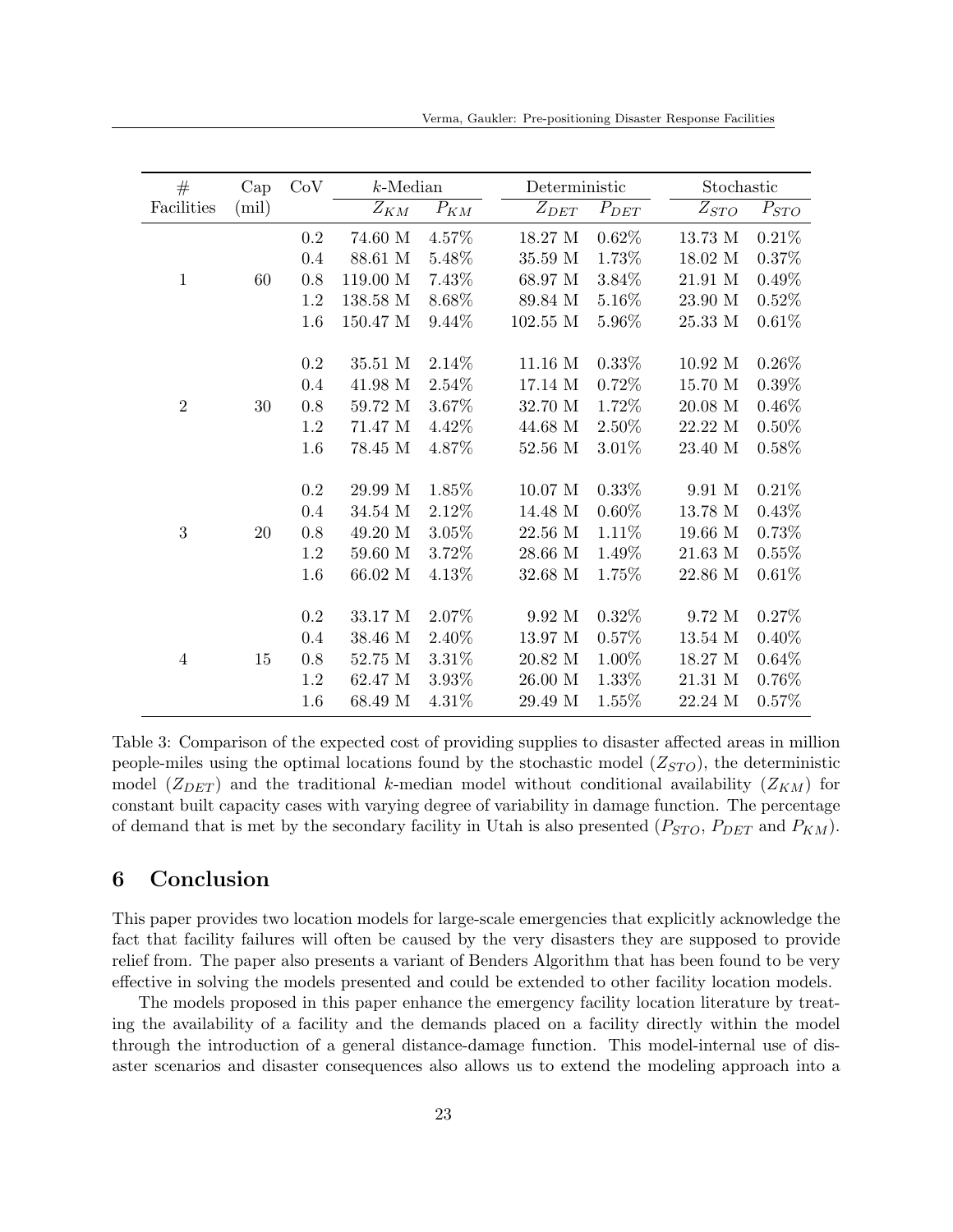| Penalty | Capacity |      | Num. Facilities |          |  |  |  |
|---------|----------|------|-----------------|----------|--|--|--|
|         |          | 1    | $\overline{2}$  | 3        |  |  |  |
|         | 2000000  | 1.00 | 1.02            | 1.02     |  |  |  |
| 1       | 2500000  | 1.00 | 1.00            | 1.00     |  |  |  |
|         | 3000000  | 1.00 | 1.00            | 1.01     |  |  |  |
|         | 3500000  | 1.00 | 1.02            | 1.00     |  |  |  |
|         |          |      |                 |          |  |  |  |
|         | 2000000  | 1.00 | 1.05            | 1.09     |  |  |  |
| 10      | 2500000  | 1.00 | 1.18            | $1.05\,$ |  |  |  |
|         | 3000000  | 1.00 | 1.06            | 1.00     |  |  |  |
|         | 3500000  | 1.02 | 1.05            | ${0.99}$ |  |  |  |
|         |          |      |                 |          |  |  |  |
|         | 2000000  | 1.00 | 1.03            | 1.43     |  |  |  |
| 100     | 2500000  | 1.00 | 1.13            | 2.66     |  |  |  |
|         | 3000000  | 1.00 | 2.26            | $2.31\,$ |  |  |  |
|         | 3500000  | 1.00 | 2.29            | 1.75     |  |  |  |

Table 4: Ratio of the expected cost of serving the disaster affected population by facilities located using the deterministic model and by the stochastic model as the penalty of serving using the external facility is increased.

stochastic-programming treatment of the uncertainty of damages caused at each facility.

Using a case study on pre-positioning supplies for earthquakes at disaster response facilities in California, we demonstrate that naive deterministic models such as the k-median model tend to produce location results that can turn out to be highly undesirable once the potential effects of the disaster on the response facilities themselves are taken into account. Our deterministic distancedependent model performs reasonably well, especially when considering its very quick solving times of less than one minute for all instances in our case study. The stochastic distance-dependent model provides consistently the best solution quality, at the price of multiple-hour solving times.

Our numerical results indicate that incorporating the stochastic nature of disasters is crucial for a cost effective relief effort. The stochastic model developed here allows us to study a more realistic scenario where predicting the damage caused by a disaster is not straightforward. The superior performance of the stochastic model in our case study highlights the shortcomings of deterministic models for this application. Moreover, we provide insight into the impact of the variability of damage intensity on the solution quality through a sensitivity analysis on the coefficient of variation of the random variable describing the damage of the disaster. We also demonstrate the impact that the density of the disaster response facilty network has on the respective solution qualities of the models.

In particular, our comparison of the performance of the distance-damage deterministic model and the stochastic model shows that the fewer facilities are placed, the more crucial it is to determine placement using the stochastic model rather than the deterministic model. This is an especially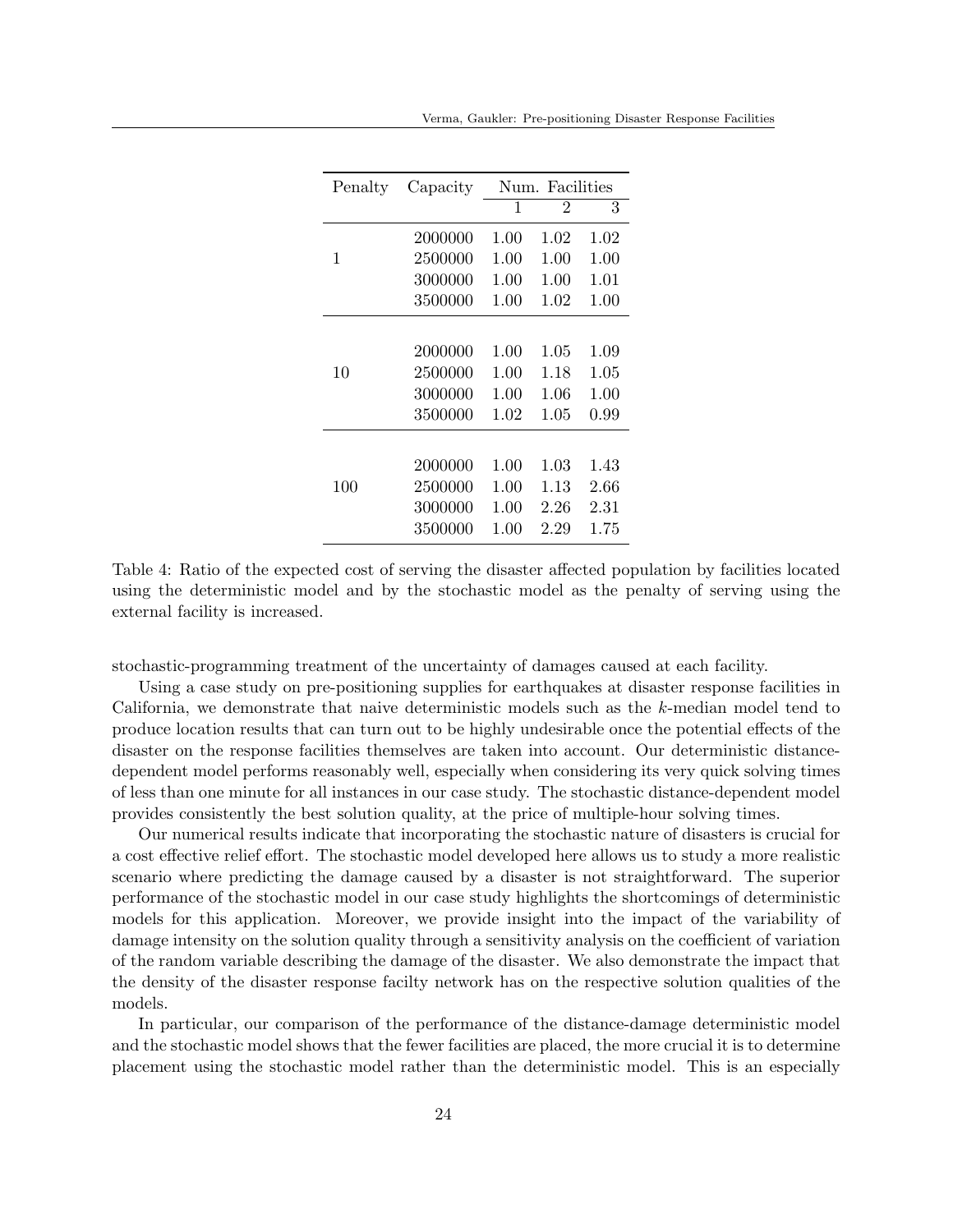important insight in view of shrinking budgets for emergency logistics. Our case study also provides clear evidence that the performance advantage of the stochastic model over the deterministic model increases with the uncertainty about the magnitude of damage. Thus, the more damage can vary (as is the case in particular for earthquakes), the more important it is to determine disaster response facility locations via a model that directly incorporates this stochasticity.

One aspect of facility location in disaster response that still needs further study is managing risk. Many of the models presented in the existing literature, including our present work, aim to minimize the expected damage over the possible disaster scenarios. However, for large scale disasters that are rare events, it may be prudent to locate facilities for worst case scenarios. Building models that do this by incorporating some measure of risk that penalizes the worst case scenarios more may prove to be a valuable future direction. Noyan (2012) has presented work that incorporates a risk-averse decision setting in emergency logistics; it would be interesting to combine a similar conditional-value-at-risk approach with our model. Alternatively, a robust optimization approach similar to the one presented in Ben-Tal et al. (2011) may be workable.

### Acknowledgement

We thank Preeti Shankar for preparing the graphics for visual representation of the results using Geographic Information System (GIS) software. We are also grateful to the editor and two anonymous referees whose comments have greatly improved this paper.

### References

- B. Balcik and B. M. Beamon. Facility location in humanitarian relief. International Journal of Logistics: Research and Applications, 11(2):101–121, 2008.
- G. Barbarosoglu and Y. Arda. A two-stage stochastic programming framework for transportation planning in disaster response. The Journal of the Operational Research Society, 55(1):43–53, 2004.
- Aharon Ben-Tal, Byung Do Chung, Supreet Reddy Mandala, and Tao Yao. Robust optimization for emergency logistics planning: Risk mitigation in humanitarian relief supply chains. Transportation Research Part B, 45:1177 – 1189, 2011.
- J. F. Benders. Partitioning procedures for solving mixed-variables programming problems. Numerische Mathematik, 4:238–252, 1962.
- P. Beraldi, M.E. Bruni, and D. Conforti. Designing robust emergency medical service via stochastic programming. European Journal of Operational Research, 158:183–193, 2004.
- Oded Berman, Zvi Drezner, and George O. Wesolowsky. Locating service facilities whose reliability is distance dependent. Computers & Operations Research,  $30(11):1683 - 1695$ , 2003.
- Oded Berman, Dmitry Krass, and Mozart B. C. Menezes. Facility reliability issues in network p-median problems: Strategic centralization and co-location effects. Oper. Res., 55(2):332–350, 2007.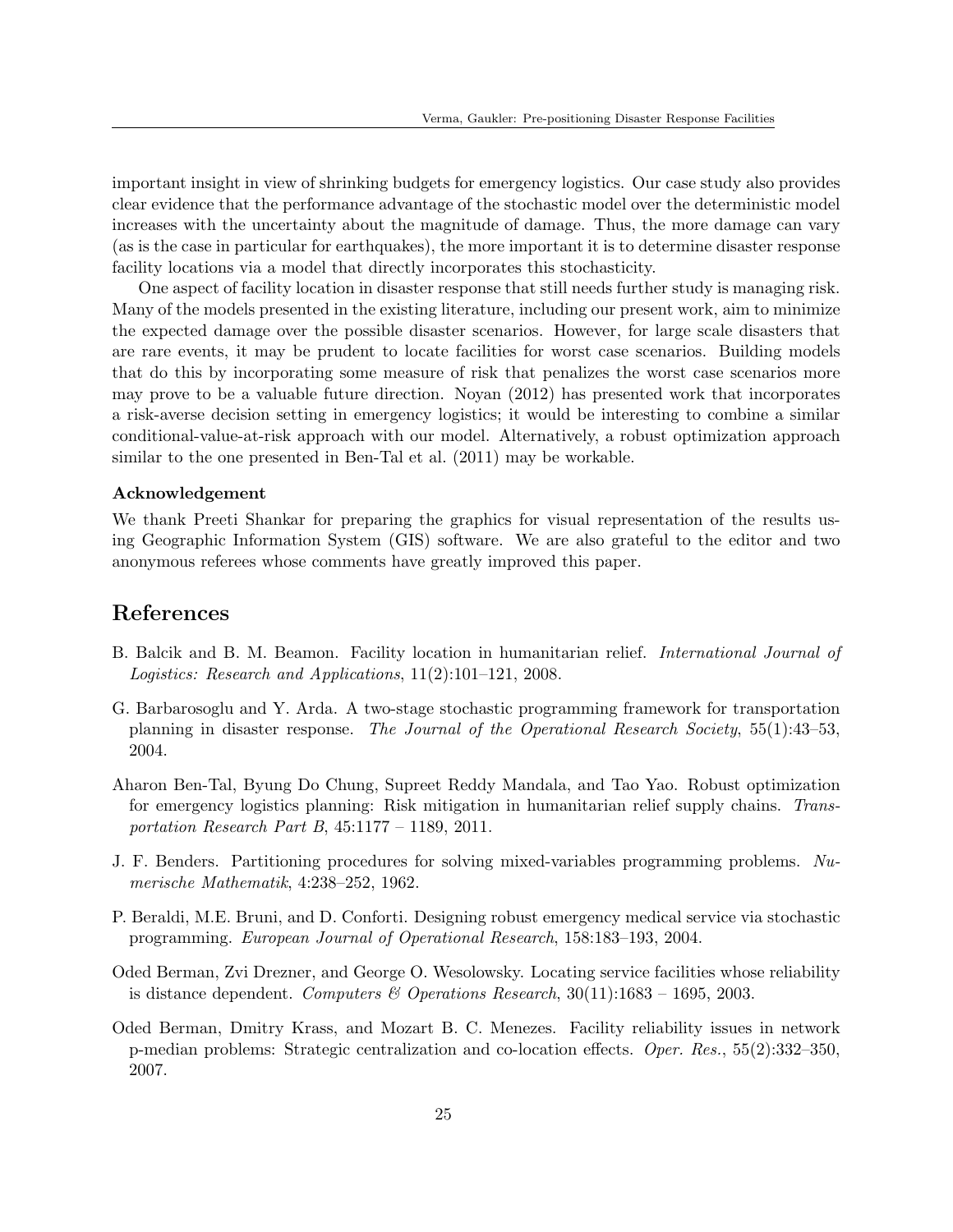- Ali Bozorgi-Amiri, M.S. Jabalameli, and S.M.J. Mirzapour Al e Hashem. A multi-objective robust stochastic programming model for disaster relief logistics under uncertainty. OR Spectrum, 35: 905 – 933, 2013.
- Aakil M. Caunhye, Xiaofeng Nie, and Shaligram Pokharel. Optimization models in emergency logistics: A literature review. Socio-Economic Planning Sciences, 46:4 – 13, 2012.
- Gilles Cote and Michael A. Laughton. Large-scale mixed integer programming: Benders-type heuristics. European Journal of Operational Research, 16(3):327 – 333, 1984.
- Alper Doyen, Necati Aras, and Gulay Barbarosoglu. A two-echelon stochastic facility location model for humanitarian relief logistics. Optimization Letters, 6:1123 – 1145, 2012.
- Serhan Duran, Marco A. Gutierrez, and Pinar Keskinocak. Pre-positioning of emergency items for care international. Interfaces, 41:223–237, May 2011. ISSN 0092-2102.
- EM-DAT. The international disaster database. URL http://www.emdat.be/natural-disasters-trends.
- N. Gormez, M. Koksalan, and F.S. Salman. Locating disaster response facilities in istanbul. Journal of the Operational Research Society, 62:1239 – 1252, 2011.
- Kaj Holmberg. On using approximations of the benders master problem. European Journal of Operational Research, 77(1):111 – 125, 1994.
- B.F. Howell and T. R. Schultz. Attenuation of modified mercalli intensity with distance from the epicenter. Bulletin of the Seismological Society of America,  $65:651 - 665$ , 1975.
- H. Jia, F. Ordonez, and M. Dessouky. A modeling framework for facility location of medical services for large-scale emergencies. IIE Transactions, 39(1):41–55, 2007.
- Walid Klibi, Soumia Ichoua, and Alain Martel. Prepositioning emergency supplies to support disaster relief: A stochastic programming approach. CIRRELT Technical Publication 19-2013, 2013. URL https://www.cirrelt.ca/DocumentsTravail/CIRRELT-FSA-2013-19.pdf. CIRRELT.
- Huseyin Onur Mete and Zelda B. Zabinsky. Stochastic optimization of medical supply location and distribution in disaster management. *International Journal of Production Economics*, 126(1):76  $-84, 2010.$
- Pavankumar Murali, Fernando Ordonez, and Maged M. Dessouky. Capacitated facility location with distance-dependent coverage under demand uncertainty. Networks  $\mathcal{C}$  Spatial Economics, Submitted to the Special Issue on Facilities Location, 2009. URL http://www-rcf.usc.edu/maged/publications/facloc\_new.pdf.
- Nilay Noyan. Risk-averse two-stage stochastic programming with an application to disaster management. Computers and Operations Research, 39:541 – 559, 2012.
- Jomon Aliyas Paul and Rajan Batta. Models for hospital location and capacity allocation for an area prone to natural disasters. International Journal of Operational Research, 3(5):473–496, 2008.